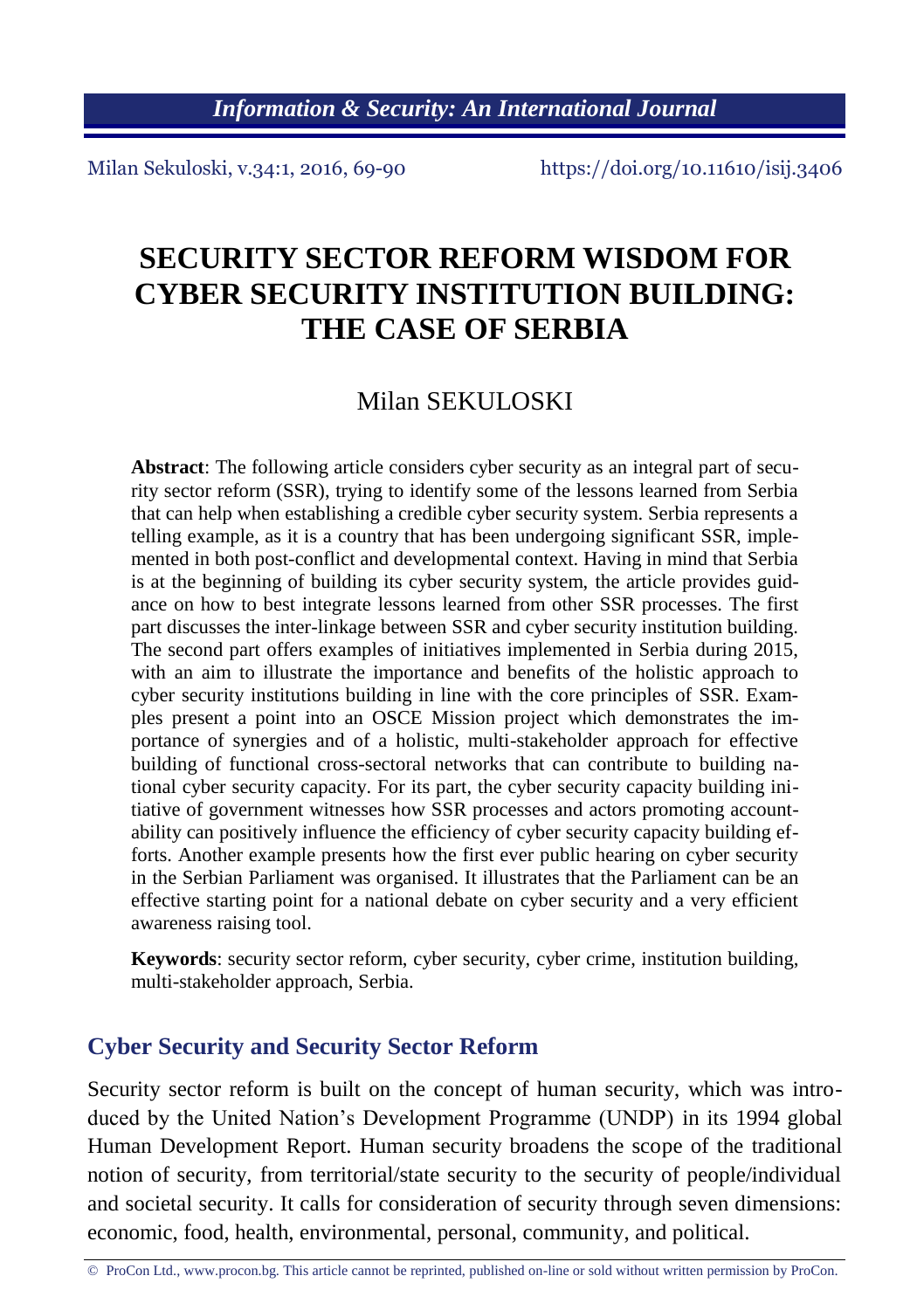The UNDP's list of human security dimensions is not exhaustive, and there are certainly various cross-cutting issues that need to be taken into account, such as some of global, and some of a more regional nature.

The trend of the definition of the notion of security's becoming more complex, and it may result in security provision being understood as one more function that it might be provided to the citizens not necessarily by the state, but rather by a functioning state managed network. This corresponds to Goldsmith and Eggers partnership theory on *governing by networks*: government executives are redefining their core responsibilities away from managing workers and providing services directly to orchestrating networks of public, private, and non-profit organizations to deliver the services that government once did itself.<sup>1</sup>

The states can provide preconditions for this kind of security only by implementing the democratic/good governance models of state administration. Good governance in security sector is essentially a state-centric concept. It is one which shares with the concept of human security a concern for the welfare and safety of individuals, groups and society. And more often suffers from a poorly governed security sector.<sup>2</sup>

Traditionally, the security sector was regarded as the armed forces of the government, i.e. the institutions possessing the government's monopoly over the use of force and restriction of civic rights. However, the extended understanding of the notion of security lead to the inclusion of other state and non-state actors among the security sector actors in a given society or a state. Figure 1 from DCAF/ISSAT's manual1<sup>3</sup> illustrates this very well:

An internationally recognised way of achieving democratic governance over a security sector is the security sector reform (SSR). SSR will thus be regarded as a set of processes in a given society aimed at increasing the effectiveness and accountability of security providers. This is a common understanding, and it is accepted, *inter alia*, by the United Nations.<sup>4</sup>

This concept is fairly new, and has been introduced to describe the changes traditional security providers (predominantly, but not exclusively, state institutions) had to undertake to be able to adapt to the changing understanding of what security is (from traditional to human security), how it should be provided (adherence to good/democratic governance principles), and to whom (from state centric to people centric).

As for most reform policies, the context in which the reforms are taking place is of crucial importance. Bryden and Hänggi make a distinction of these contexts based on the key rationale for the reform, and divide them in three groups:  $5$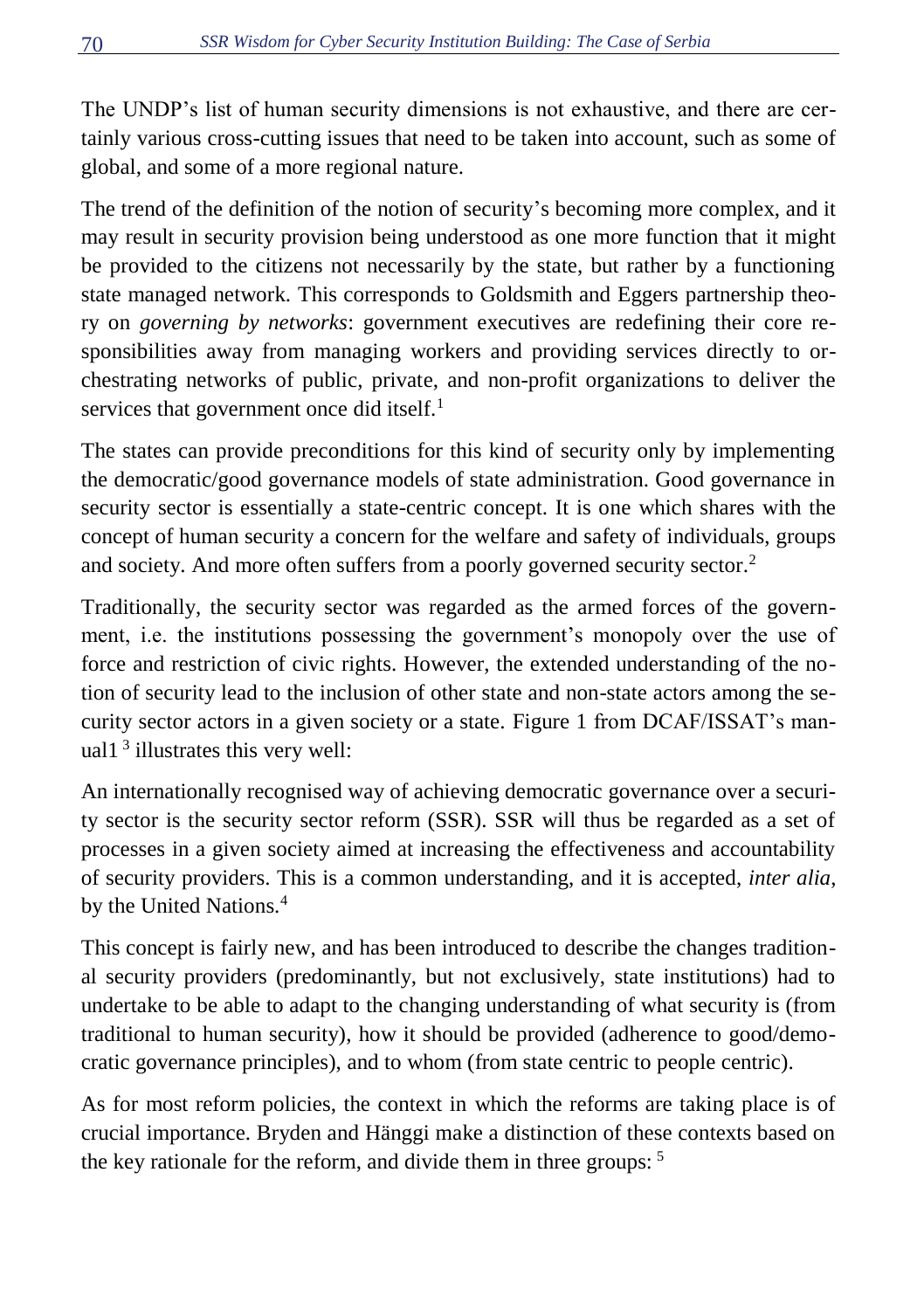

**Figure 1: Security Sector Reform (SSR).<sup>2</sup>**

- the developmental context in relatively stable developing countries, where key rationale for the reform is the socio-economic development of that society
- the post-authoritarian context in countries with key reform driver being the transitioning of the political system, and
- the post-conflict context in countries engaged in enhancing the security situation by rebuilding the state after conflict.

Although all three contexts are applicable to the specific case of Serbia, however we will position it against the developmental background as it is applicable to any country from the region (and beyond). Additionally, it dominates the years following the 2008 global financial crisis, with most of the countries having defined the recovery of the economic crisis as their top policy priority, and having enforced hard austerity measures. Yet, Serbia is no exception to that. SSR is thus becoming increasingly relevant in the developmental context.

In addition, one needs to account for the important role of the internet in modern economies; securing the cyberspace is more important than ever. Cyberspace is un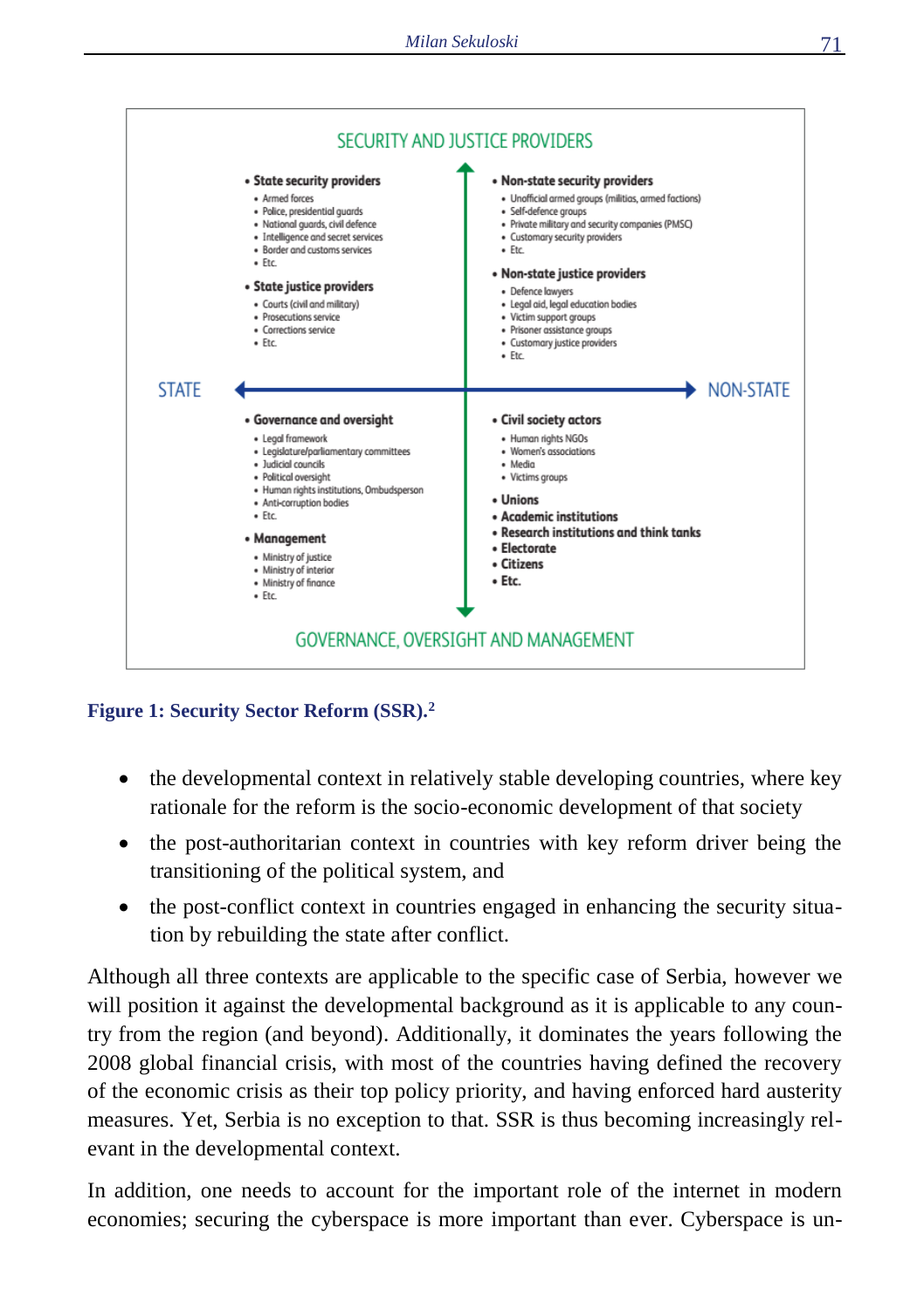derstood as the realm of computer networks (and the users behind them) in which information stored, shared, and communicated online is certainly an important element of anyone's security today.<sup>6</sup> We argue that all of the listed human security dimensions have a cyberspace component, which is becoming increasingly important.

The use of modern information and communication technologies (ICT), and most notably the Internet, are influencing everyday lives of citizens in all countries of the world. including Serbia.<sup>7</sup> None of the proposed seven dimensions of human security, as defined by the UNDP's 1994 global Human Development Report, can be properly considered without considering how do ICT technologies affect it now, and more importantly, how could they affect them in the future.

As Singer and Friedman note, while cyberspace was once just a realm of communication and then e-commerce (reaching over \$10 trillion a year in sales). Then it has expanded to include what we call *critical infrastructure*. These are the underlying sectors that run our modern-day civilization, ranging from agriculture and food distribution, banking, healthcare, transportation, water, and power. Each of these once stood apart but are now all bound together and linked into cyberspace via information technology.<sup>6</sup>

Hence, we can conclude that cyberspace is becoming increasingly relevant for ensuring security in a society. Consequently, SSR as an internationally recognized way (in both theory and practice) of improving human security must take into account the cyber dimension, i.e. cyber security.<sup>8</sup>

There are many definitions of cyber security.<sup>9</sup> For this article, we shall consider cyber security as a set of institutions and policies in a given country that work towards minimizing threats to human security <sup>10</sup> emerging from or related to the cyberspace.

Cyber security policies can thus be rightfully seen as part of security policies of a country, and both as part of a societal development agenda. Law enforcement agencies are adapting to cyber crime related challenges by creating special units that will deal with the cyber crimes, the militaries are formalizing new cyber defence units, and civil rights defenders are much more attentive to the issues of on-line privacy intrusion. Security sector has long time ago expanded to cyberspace.

Any discussion on reforming a part of security sector in the developmental context, as defined by Bryden and Hänggi, <sup>5</sup> must acknowledge the importance of linking development with security, emphasising the crucial role a well governed, efficient security sector plays in the provision of security, and as a precondition of sustainable economic development. Conversely, if poorly managed and governed, the security sector can act as a spoiler of development efforts.<sup>11</sup>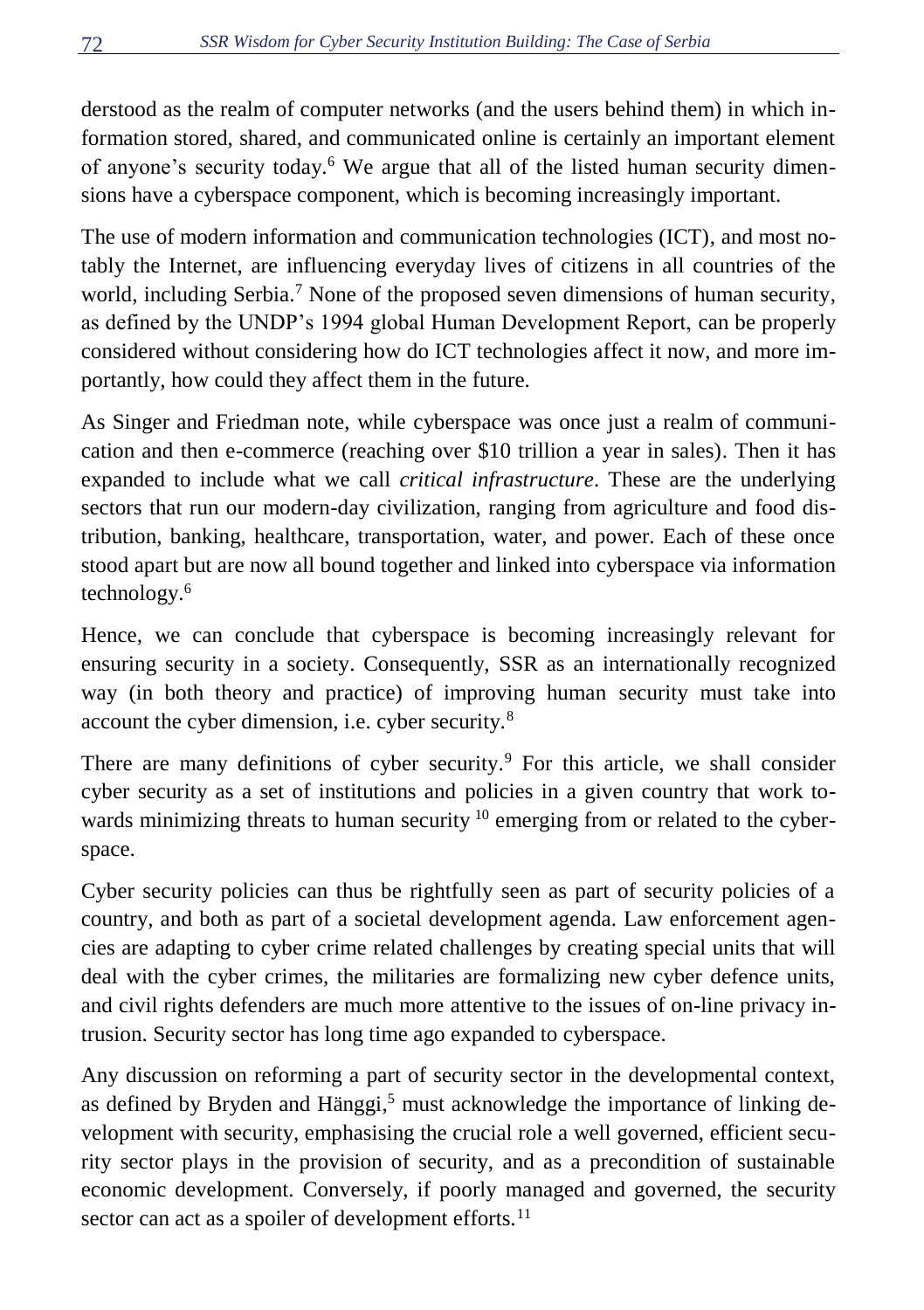Although linking SSR and cyber security may seem as a pretty straight-forward issue, it does have one implication that is often overseen in the debates about cyber security, that is: the element of accountability must always be observed when considering the capacity building in the area of cyber security.

If not taken into account from the outset, it may lead to the build-up of uncontrolled centres of power in some parts of the state/security apparatus, or even the private sector. This significantly increases the possibility for misuse of power, even in wellestablished democracies. Snowden's revelations of mass surveillance programs by US government, as well as the numerous cases of similar revelations in other countries, demonstrate this very well.

As Buckland, Schreier, and Winkler note,  $^{12}$  cyber security poses a number of specific challenges to the democratic governance of the security sector. They particularly highlight democratic oversight challenges deriving from the following:

- 1. Network complexity: a large and diverse number of state, private, international, and other non-state actors constitute the backbone of internet, core element of cyberspace;
- 2. Technical complexity: a highly technical nature of cyber security challenges and responses;
- 3. Legal complexity: cyber security poses complex legal questions related (among others) to the right to privacy and freedom of expression;
- 4. Heterogeneity of actors: both public and private actors involved in cyber security cut across agency boundaries and thus across areas of oversight mandates. The result is a large number of areas with none or inadequate oversight;
- 5. Mandate perceptions: government oversight bodies are concerned with the government agencies over which they have direct responsibility, thus leaving the private partners of governmental agencies out of the reach of oversight, even in cases where they are directly funded by, or work in close collaboration with those agencies;
- 6. Breaking of principal/agent bonds: the actions of every government agent are connected in a chain of responsibility, from principal to agent. These links are broken by the introduction of private actors and the creation of public private cooperation mechanisms.

However, there are also a number of features of the SSR that correspond to the challenges that the processes of cyber security institutions building and policy making are facing.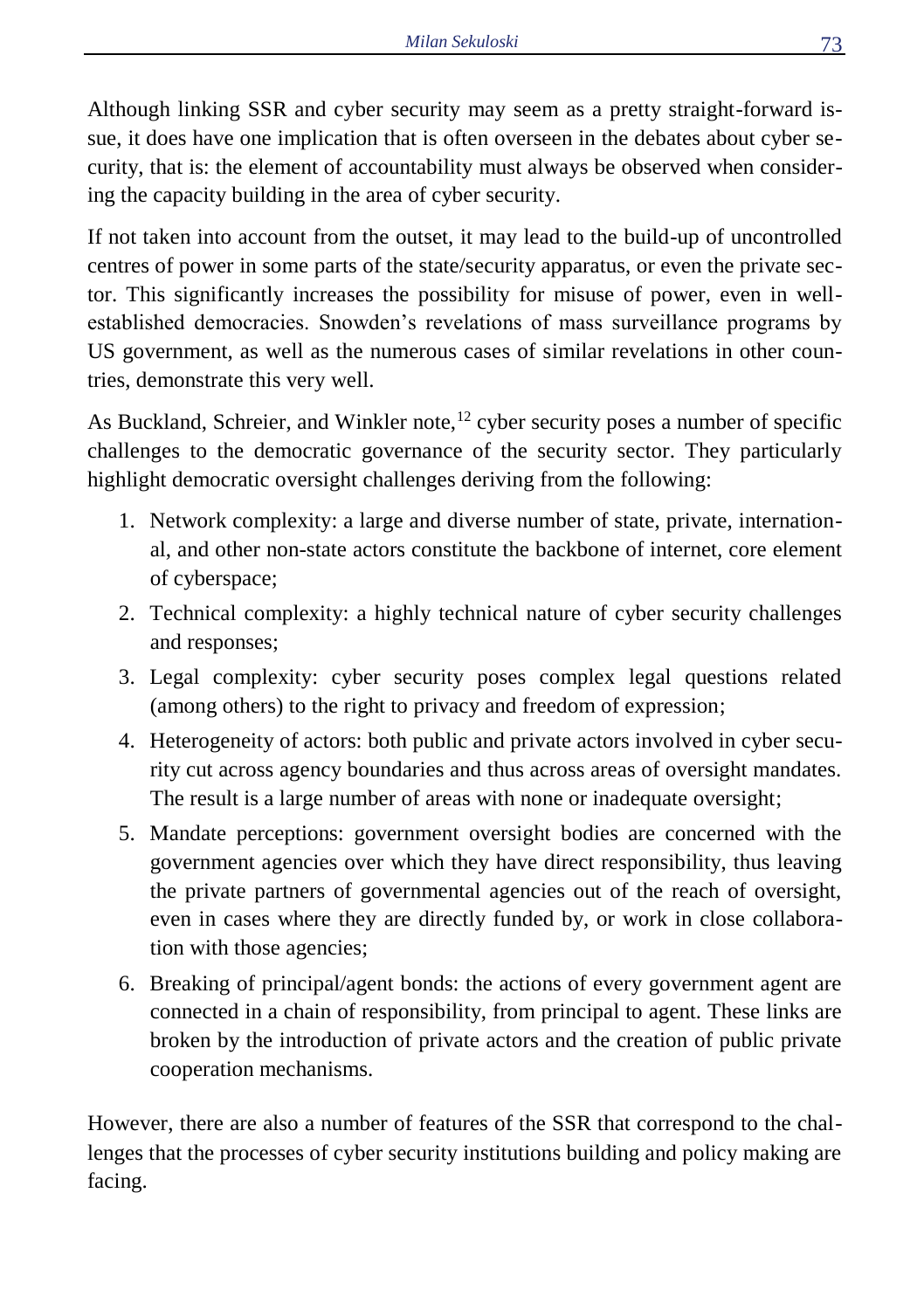# *First, the necessity of holistic approach that acknowledges various actors, both as security service providers and recipients (i.e. the multi-stakeholder approach)*

The internet is at the core of cyber security. Its decentralized nature, loosely defined governance structures and reliance on both state, and privately owned resources makes the multi-stakeholder approach essential for any debate on cyber security. Most of the democratic oversight challenges listed by Buckland *et al* are directly linked to this fact  $13$ 

However, this is not unfamiliar to security sector reform theory and practice. For example, OECD refers to a system of multi-layered security governance in the OECD Handbook.<sup>14</sup> Whereas, DCAF/ISSAT SSR manual describes SSR as a process that involves a host of different services provided by different actors, institutions and agencies by its very nature. Adopting a holistic vision of SSR requires understanding the interconnected nature of the various components of the security and justice sector $15$ 

It is widely acknowledged that in order to achieve sustainability, any SSR effort should be observed in correlation with other efforts, and the overall governance reforms. For example, if not aligned with human resource management policies related to staff promotion and retention, any training effort has very high risk of being unsustainable. *This is equally true for police officer trained in forensics and then assigned to administrative position as for any government employee trained in network security who moved to the private sector for a more competitive salary.*

# *Second, requirement of a wide range of skills and specific, not widely accessible knowledge*

A successful SSR process is critically reliant on experts in specific reform areas, such as policing, defence, intelligence and local government but also in relevant crosscutting issues, such as gender and human rights; technical expertise in areas as budgeting, logistics, communication and information technology systems, strategic management and training; experience in change management, including the leadership and communication skills to guide institutional, organisational and managerial reform processes in complex environments; and programme management skills – resource management, planning, reporting and coordination.<sup>16</sup>

Computer emergency response teams are at the heart of any cyber security system. They need to have not only sophisticated (and often very expensive) technical training, but also management, and people skills that would enable them to establish efficient teams and working relations with a variety of stakeholders. Namely, they are cooperating mostly on the basis of stakeholders' good will (in contrast to formal obligations deriving from legislation or contracts).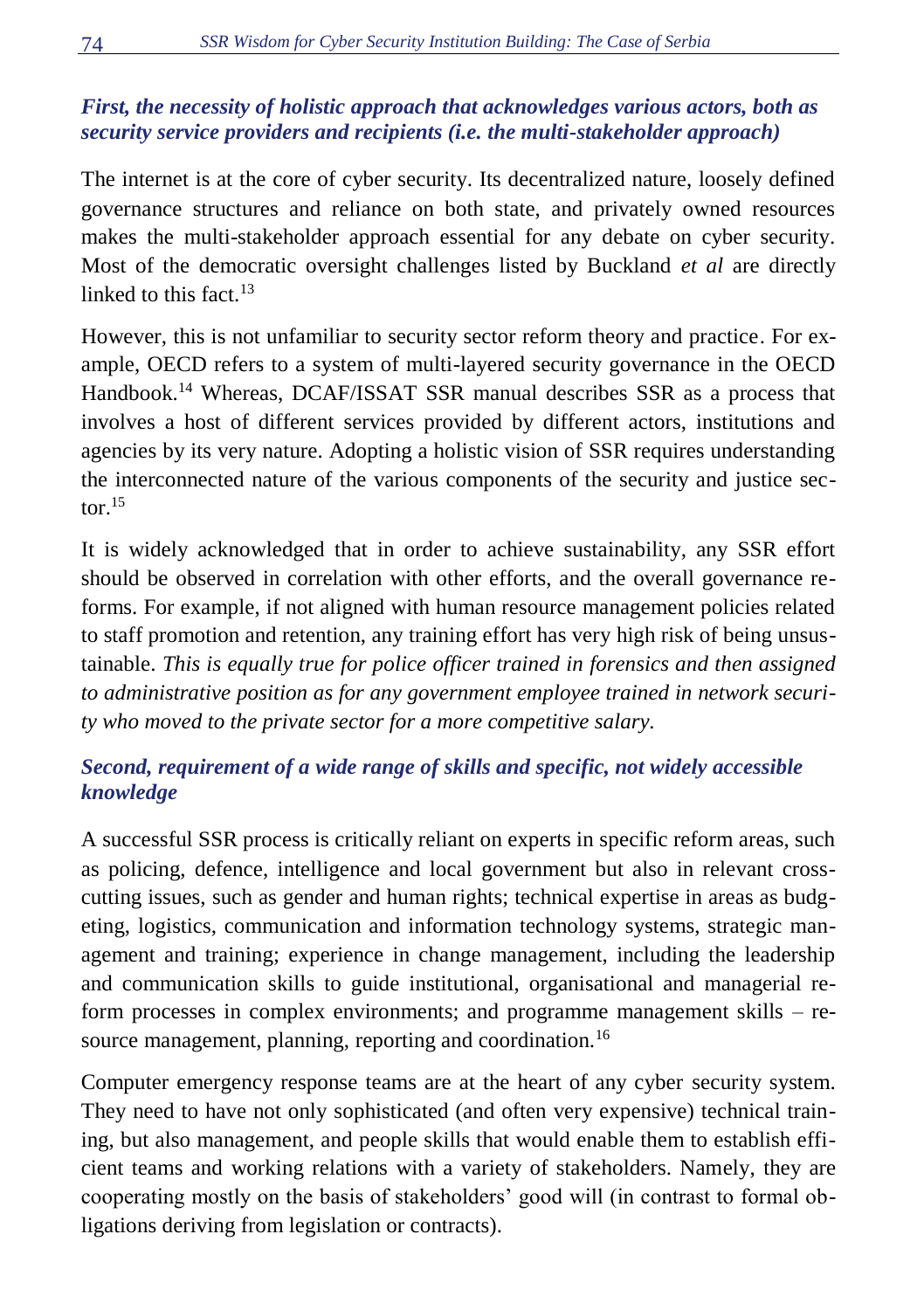# *Third, the need for secrecy, opposed to accountability and privacy*

Aside from the fact that clandestine interception of communications is one of their core activities, intelligence services are in many ways faced with the challenges inevitable for any institution dealing with cyber security:

- In order to perform their legitimate tasks, they need authorisation and knowledge to interfere in people's privacy;
- There will always be doubt and difficulty to explain the level of discretionary power necessary to perform these tasks;
- It is hard to communicate success rate to external public  $-$  failures are often obvious and visible to the general public, while successes are in fact often invisible, or visible only to a narrow group of persons and institutions.

In fact, intelligence services' work is legitimised indirectly, through the oversight bodies of the executive and the legislative branches of the government. This is still a challenging process, yet some lessons and experience are gained. It can be used to mitigate negative developments related to the establishment of cyber security bodies. The risks are, in this sense, even higher in the cyber security realm, due to the bigger involvement of private sector actors whose powers of intrusion might be even bigger than those of the national security and intelligence services, but without proper safeguards for misuse.

#### *Fourth, there are scarce resources for reform projects, and they will not grow*

The global economic crisis has had an impact on both developed and developing countries. In developing economies, such as those in the Western Balkans, it has increased social pressure and led to less public spending, including for reform initiatives that are not showing immediate effect (or at least not during a single election cycle).

It has also affected the developed economies, which are the main source of donor assistance programs for the developing countries' reforms (either through bilateral donations, or through international organisations and multilateral initiatives). It is thus reasonable to expect that the donor assistance will, if not decrease, certainly require a more efficient use of funds.

Other developments will also affect donors' prioritisation in deciding which reform programs to fund. For example: big influx of refugees and migrants to the European continent (which is unlikely to stop in the medium term). The complexity, and magnitude of the challenge the refugee/migrant crisis is putting in front of developed and developing countries (particularly those along the refugees/migrants' route, like the West Balkans countries) makes it highly unlikely that the donor countries will put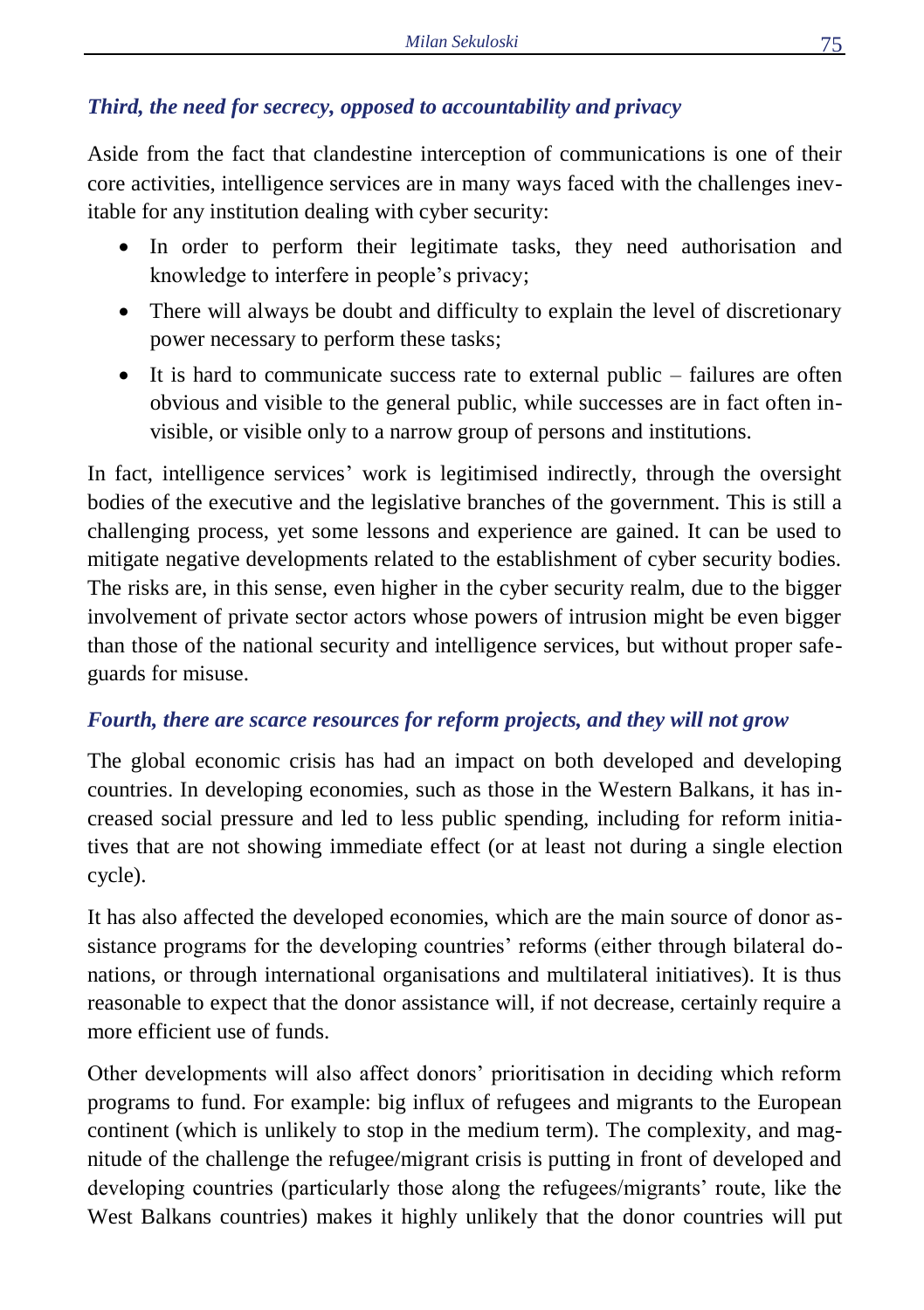new development themes (such as building the cyber security system) high on the assistance agenda.

Development assistance will continue to exist, but there will be an increased demand for more efficient use of funds. This is already visible in EU's application of sectoral approach in programming donor assistance, aimed at increasing efficiency of usage of donor funding for desired reform results.

SSR is already on the agenda, and the support to these processes is part of commitments already made of both the EU and aspirant countries. Hence, securing funds for cyber security initiatives from those funds would be feasible on the grounds of supporting the SSR process.

Another important aspect is that cyber security may generate more interest on the part of the private sector (due to the organic link to internet/ICT businesses). This could open the way for private funding support for public reform efforts, either as an expression of corporate social responsibility or through public private partnerships. This may, to some extent, also benefit the SSR, in at least two ways:

- If successful in the realm of cyber security, it may encourage the use of public-private partnership models in security sector and governance reforms;
- Cyber security is cross-cutting many other development policies and sectors, and can indirectly help their better coordination with security policies.

# *Fifth, there is evident need for increased effectiveness and accountability*

Figure 2 below shows the number of countries that have adopted a cyber security strategy. Thus, it is illustrating which states could have consistent cyber security policies and institutionalised answers to threats to their citizens coming from cyberspace.<sup>17</sup> Having in mind the theory and practice of implementing strategic documents in the public sector, it would be interesting to see how many of these strategies are successfully implemented. This is something which the map presented bellow does not show. However, what is evident from the map is that only Western Balkans (WB) country with such a strategy is Montenegro.<sup>18</sup>

*Besides the fact that the vast majority of countries (of the Western Balkans) do not have credible cyber security policies and institutions, the large disparities in terms of both technological capacities and legal frameworks between the states that did adopt cyber security strategies implies that their experience cannot be directly transferred to these countries.*

Moreover, the public and expert debate in the countries of the WB region is dominated by questions of effectiveness: experts call the governments to invest more resources into this area, and a call for increasing the public awareness on the im-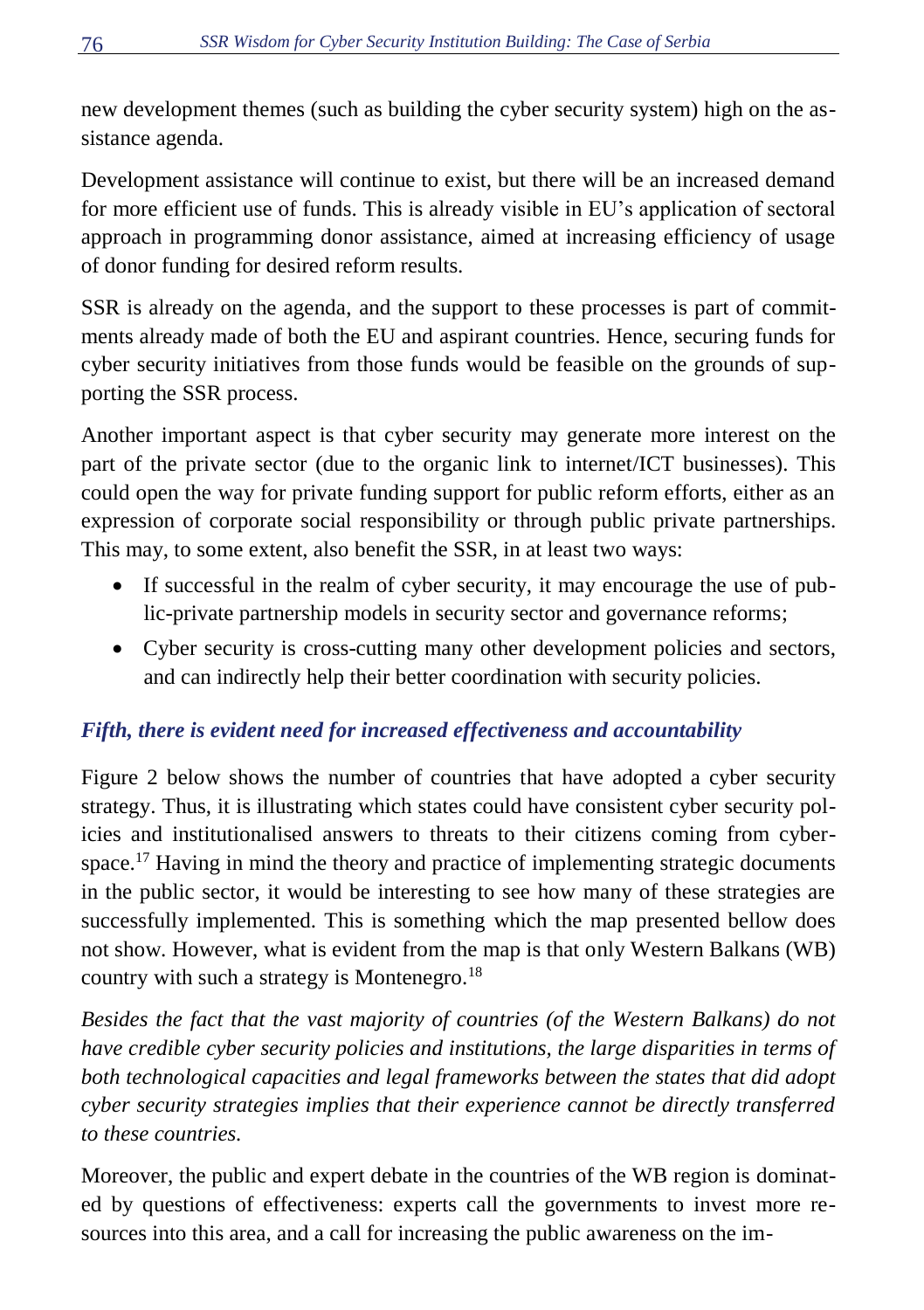

**Figure 2: Countries with cyber security strategy (source: ENISA).<sup>19</sup>**

portance of having credible institutions and policies. *Accountability is rarely in focus, and there is merit in assuming that there is not much point to speak about accountability of a non-existent or inefficient system.*

NUPI report on cyber security capacity building challenges this view by noting that access to cyberspace is growing faster than the institutions and frameworks that states use to support it.<sup>20</sup> This growth in access is positively received in the developing countries as it allows more people to connect to cyberspace and the Internet which in turn is seen as to boost the economy.<sup>21</sup> However, without institutional stability and legal frameworks, increased access can create more damage than benefits. $22$ 

The following sections will, using examples from Serbia, show how the experience from the SSR could actually help in building credible, effective and accountable cyber security institutions. We will argue that taking accountability, in contrast of considering only the effectiveness issues, as early in the process as possible, may significantly increase the chance for building effective institutions and policies.

In addition, if initiatives for establishing the cyber security institutions aim at overcoming challenges inherent for the SSR in general, they may contribute to SSR processes, many of which are already essential for wider institutions' capacity building (for example, chapters related to SSR in EU integration processes).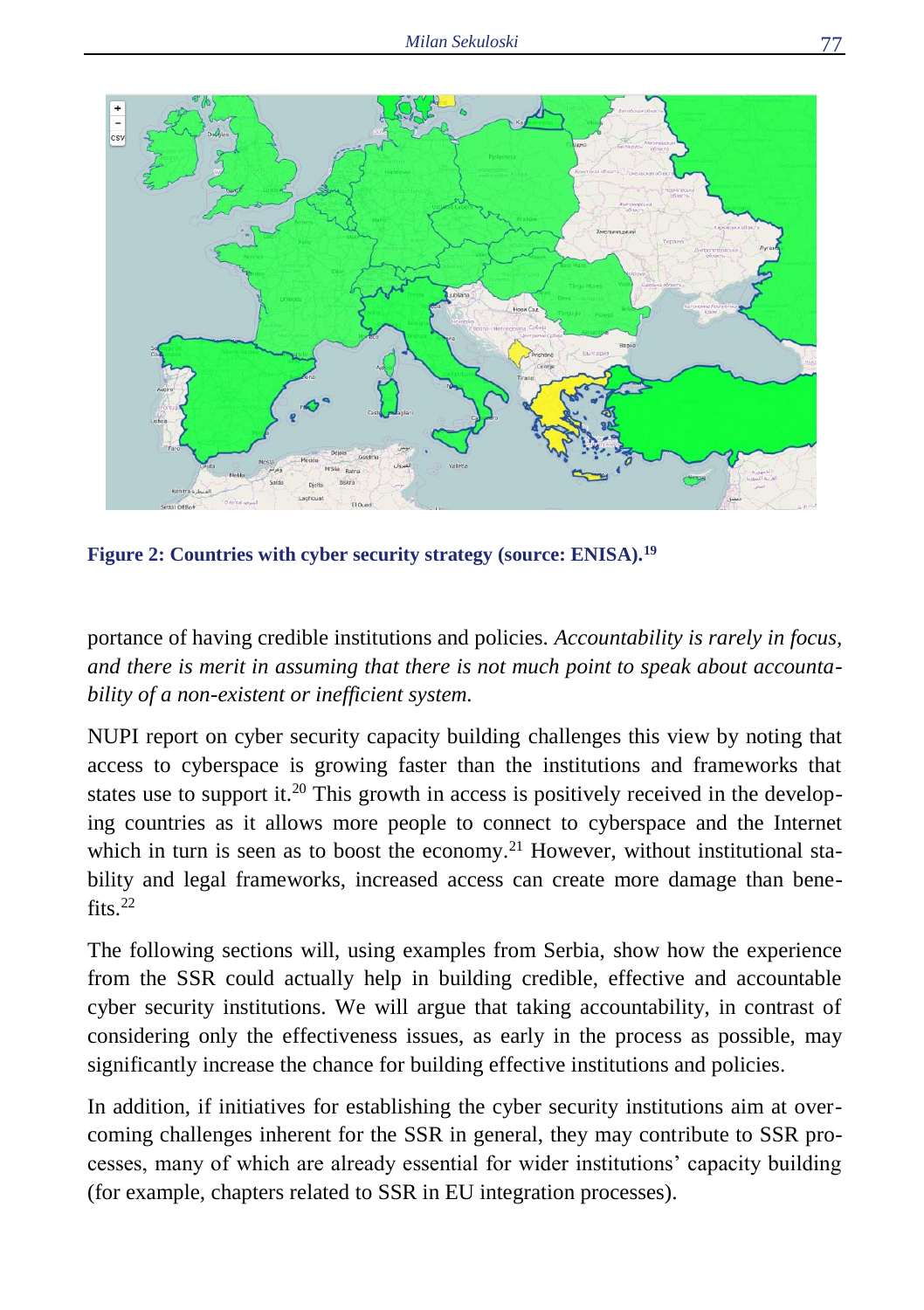# **Potential for Connecting Cyber Security Institution Building and SSR – Examples from Serbia**

First generation of SSR concerns the establishment of new institutions, structures and chains of responsibility for the security sector. Second generation SSR concerns the consolidation of previous reforms, and the effective and efficient operation of institutions, and procedures at a sustainable cost for the state and society.<sup>23</sup>

Based on the information presented in the EU accession progress reports on Serbia, <sup>24</sup> it may be concluded that Serbia now implements second generation of SSR, as defined by Edmunds.<sup>25</sup> The predominant context for the security sector, as well as other strategic development reforms in the country, are deeply anchored in the EU membership negotiations process.

Clearly, the EU has not considered cyber security as a component of SSR. But the connections are inevitable and most visible in the area of fighting against cyber crime.

The 2014 EU progress report for Serbia notes two issues related to cyber security and  $SSR:^{26}$ 

- Cyber crime: the High-Tech Crime Unit is still understaffed and needs to strengthen its capabilities. Partnerships with the public and private sectors and academia remain to be concluded. Further specialised training, better coordination between institutions, and adequate budgetary resources are needed.
- Protection of personal data: video surveillance, biometrics, the security of data on the internet, and the processing and protection of sensitive data must comply with EU data protection legislation.

It is noteworthy that the observation related to cyber crime discusses effectiveness, while the observation on protection on personal data reflects one of the core issues related to accountability. Two key principles of SSR are thereby discussed in the EU progress report. This illustrates two important points. First, that the EU has already well integrated principles of SSR into its monitoring methodologies (and, subsequently, the provision of assistance). And second, the link between cyber security and SSR, although not explicitly mentioned, clearly exists in EU's approach to assessing and supporting developments in Serbia.

Fortunately for Serbia, the institutions responsible for providing cyber security are not included as part of the security sector by the EU. If they were, it would have to be noted that that part of the security sector is still overwhelmed by the first generation of reforms, as defined by Edmunds.<sup>27</sup>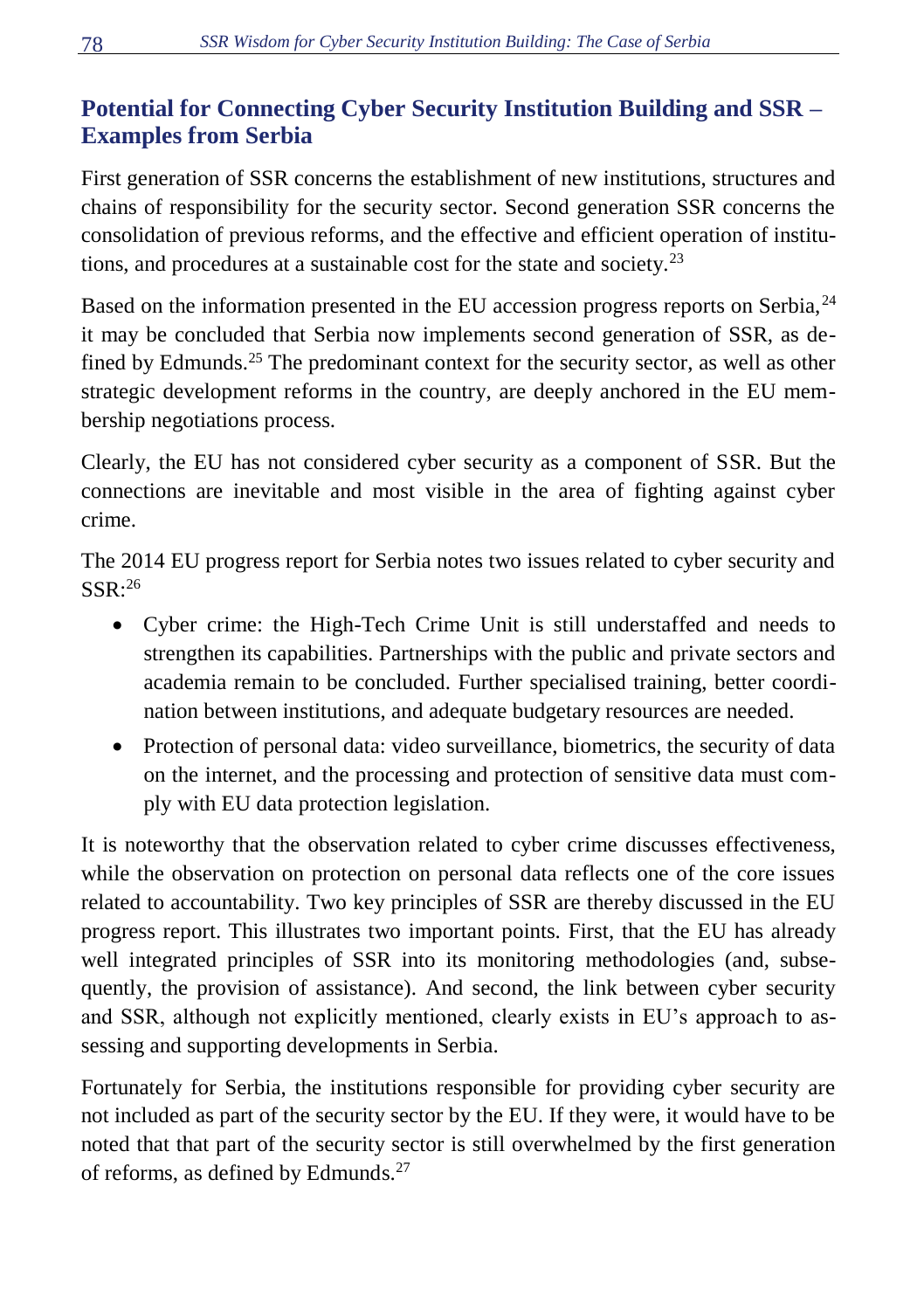A crucial piece of legislation that should regulate the set-up of cyber security institutions in Serbia is the Law on Information Security. Previous Serbian governments have made several attempts to pass the Law but it has never reached the Parliament. The Serbian Government appointed in spring 2014 has made another attempt to submit a draft to the parliament. A working group was formed and prepared a draft in 2015, later on a series of public consultations were held. The ministry in charge of preparing the draft and sending it to the parliament—Ministry of Trade, Tourism and Telecommunications—had announced that the Law will be passed during the autumn of 2015.<sup>28</sup> The Law was actually passed in January 2016, in the dawn of new early elections in Serbia that took place in spring 2016.

At the moment this paper was written, cyber crime related issues in Serbia are regulated by the Criminal Code (in line with Budapest Convention on Cyber Crime <sup>29</sup> and the EU directive on attacks against information systems  $30$ ). The police and the judiciary have functioning units specialised in such field.

However, Serbia is still among the countries without a functional national CSIRT (Cyber Security Incident Response Team), without national cyber security strategy and policy. <sup>31</sup> There are capabilities in various governmental agencies, dealing with some aspects of cyber security (security-intelligence services, the Ministry of Defence and the armed forces, specialised units of the government, academic and private institutions). *Yet, these capabilities are not efficiently coordinated on the national level, nor are there documents defining national policies related to security in cyberspace* (the National Strategy for the Information Society Development in the Republic of Serbia until  $2020^{32}$  identifies information security as one of the priorities, but does not prescribe implementation deadlines or modalities; the National Security Strategy,<sup>33</sup> adopted in 2009, refers to threats from cyberspace, but only in a descriptive manner).

The national CSIRT is a crucial element of the national cyber security system. ENISA describes CSIRT's task as to respond to computer security incidents by providing all necessary services to solve the problem(s) or to support the resolution. In order to mitigate risks and minimize the number of required responses, most CSIRTs also provide preventive and educational services for their constituency. They also issue advice on vulnerabilities and viruses in the soft- and hardware running on their constituent's systems.

Hence, the national CSIRT should serve as a national platform for coordination and exchange of not only responses, but also proactive measures, i.e. policies.

The security sector institution in Serbia that stands the closest to a CSIRT is the Office of the National Security Council and Classified Information Protection.<sup>34</sup> It is, like the CSIRT, a technical body of the government, tasked to facilitate and coordi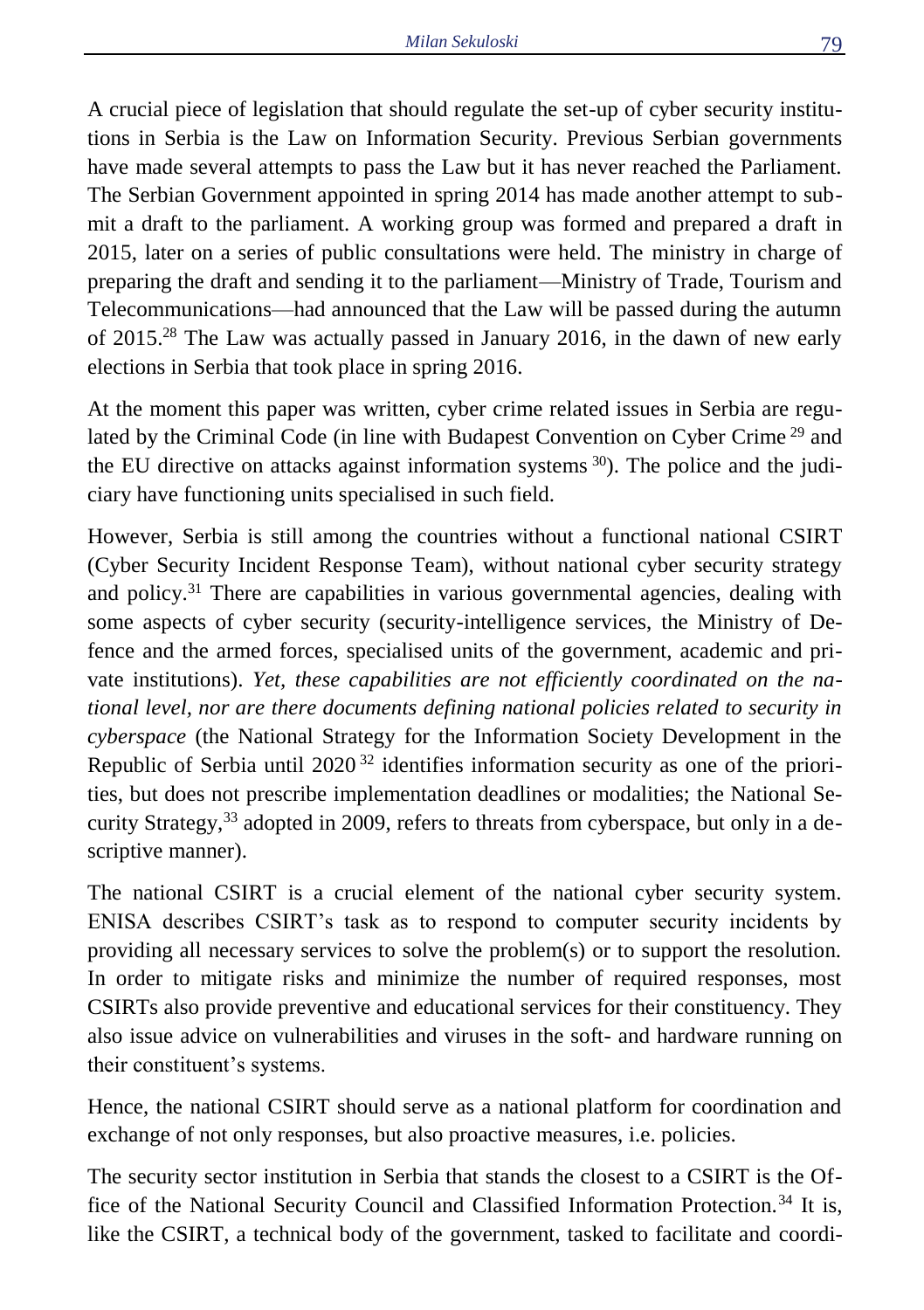nate the information exchange among various agencies, and to protect classified data, thus providing administrative and technical assistance to the National Security Council and Coordination Bureau's activities.<sup>35</sup> The Office was established in 2009, as part of the governmental efforts to better use and to enhance the capacities dispersed among various governmental agencies (much like CSIRT will be). Additionally, it was given a central role in the implementation of a systemic law, to be observed by a wide number of governmental and private entities (in the case of the Office, this is the Law on Classified Information, while in case of a CSIRT it would be the Law on Information Security, according to the current draft).

According to Gajin and Matic,  $36$  two sets of problems have prevented the Office from effectively implementing the authority given by the Law on Classified Information during the five years since its adoption:

- First, the regulatory framework has been incomplete even five years after the adoption of the Law. Sub-laws and complementary laws (most notably the Law on Information Security) were not passed;
- Second, there has been an array of problems diverging from the practice of Serbian public administration work – insufficient human resources for implementation of the law, absence of wide and permanent education, lack of awareness, and unpreparedness of some authorities for the implementation of the Law, etc.

The recently adopted Law on Information Security also envisages a set of sub-laws and regulations, directives, guidelines and similar acts, which should enable its full implementation. As mentioned above, there are dispersed capabilities in different institutions. Efficient distribution of responsibilities and authorities, as well as the reorganisation of these functions will require significant effort, and may cause certain resistance to change.

In addition, awareness about cyber security and threats from cyberspace is low in Serbia. Evident absences of wider public pressure for more government action in the area of cyber security as well as the absence of cyber security-related content from educational curricula on all levels testify in support of this claim. Neither citizens nor institutions can benefit from sustainable, permanent (even short-term) awarenessraising campaigns or adequate curricula in education institutions.

Although big companies are most often initiators and sponsors of awareness raising campaigns for citizens, there are no such campaigns for small and medium enterprises (SMEs). Government implements legality of software controls, but offers no advice or support for protection of SMEs from cyber threats.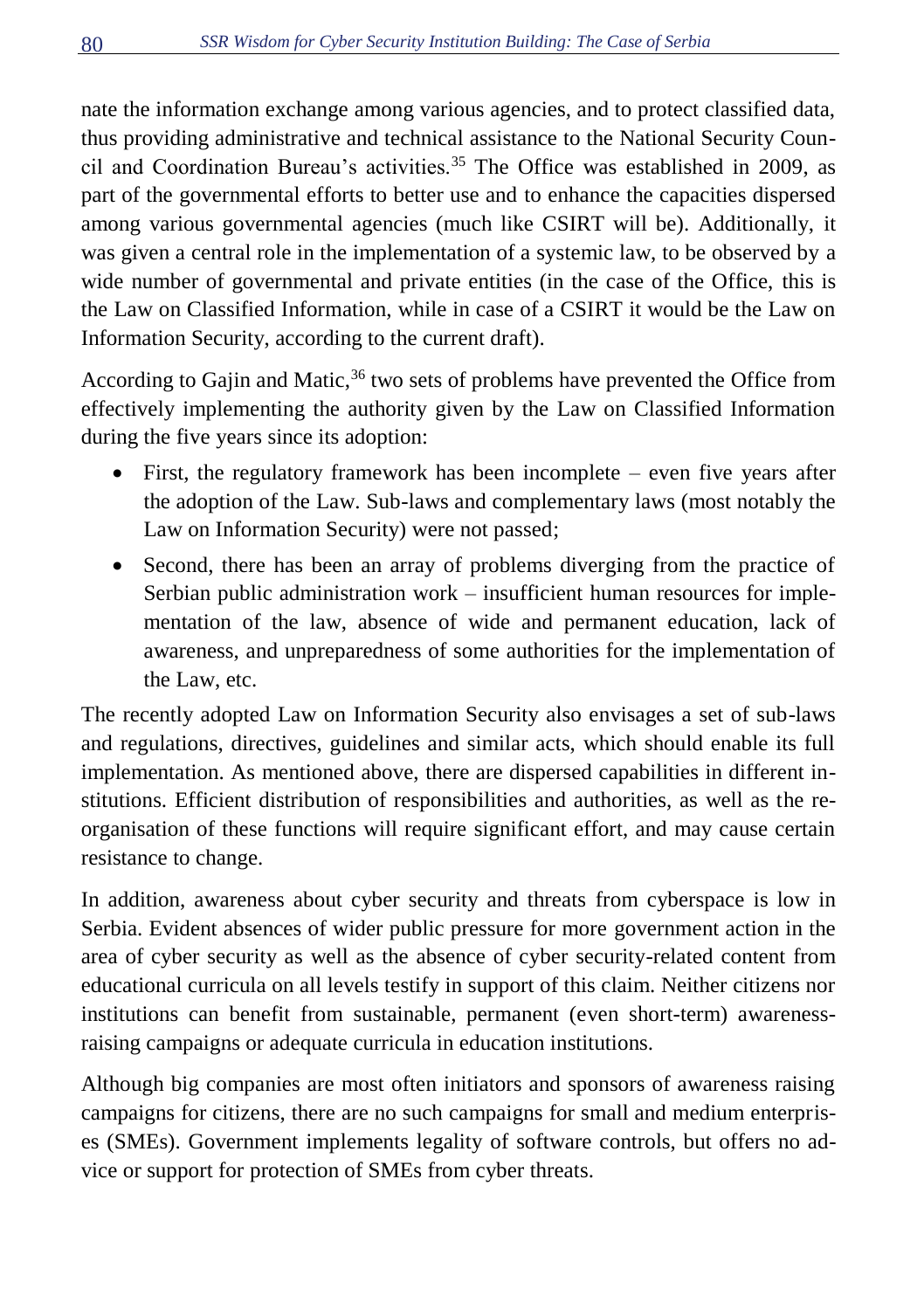Although the role of the private sector is of a crucial importance for cyber security, and vice-versa, most notably due to the fact that it owns a significant portion of information infrastructure. There is no structured communication platform between the government and the private sector not only for incident reporting, but also for consultations among private and public sectors in policy-making.

A particular problem is in fact that government employees are not sufficiently aware of cyber security challenges, while they directly affect the creation and implementation of government policies. However, there is no evidence of structured government-wide coordination of available human and technical resources for cyber security, even information exchange among different governmental departments and agencies on cyber security issues. In December 2014, the SHARE foundation, <sup>37</sup> a nongovernmental organisation from Serbia, informed that a government agency had put on the internet approximately 1,22GB of personal data of over 5 million citizens. SHARE first informed the authorities, made sure the data was no longer on-line, and then published the alarming facts.

The adoption of the Law on Information Security will be a crucial point for cyber security institution building in Serbia, as it will be the first national formal act attempting to holistically regulate this area. A national CSIRT should play a crucial role in its implementation, and there are evident parallels and experiences that can be drawn from the challenges faced by the Office of the National Security Council and Classified Information Protection. Drawing from that, it is important to ensure that the drafting and adoption of necessary sub-laws and other necessary documents is done as soon as possible. In parallel, it is crucial to ensure adequate capacities are developed with the CSIRT and its role is recognised by all relevant stakeholders.

In addition, we will describe three initiatives, implemented in 2015 in Serbia, that demonstrate that a significant impulse for the building of cyber security institutions may come from activities and actors related to SSR processes.

The examples presented bellow illustrate the importance and benefits of the holistic approach to cyber security institutions building, in line with the core principles of security sector reform.

### *Example no.1: "Towards a National Cybersecurity Framework in Serbia: Building a Multi-stakeholder Platform"*

The OSCE Mission to Serbia sponsored a project "Towards a National Cybersecurity Framework in Serbia: Building a Multi-stakeholder Platform,"<sup>38</sup> which was implemented by Diplo Centar (Serbian branch of the Diplo Foundation <sup>39</sup>). The local office of the Geneva Centre for Democratic Control (DCAF) <sup>40</sup> also supported the project's implementation. The main goal of the programme was to support the multi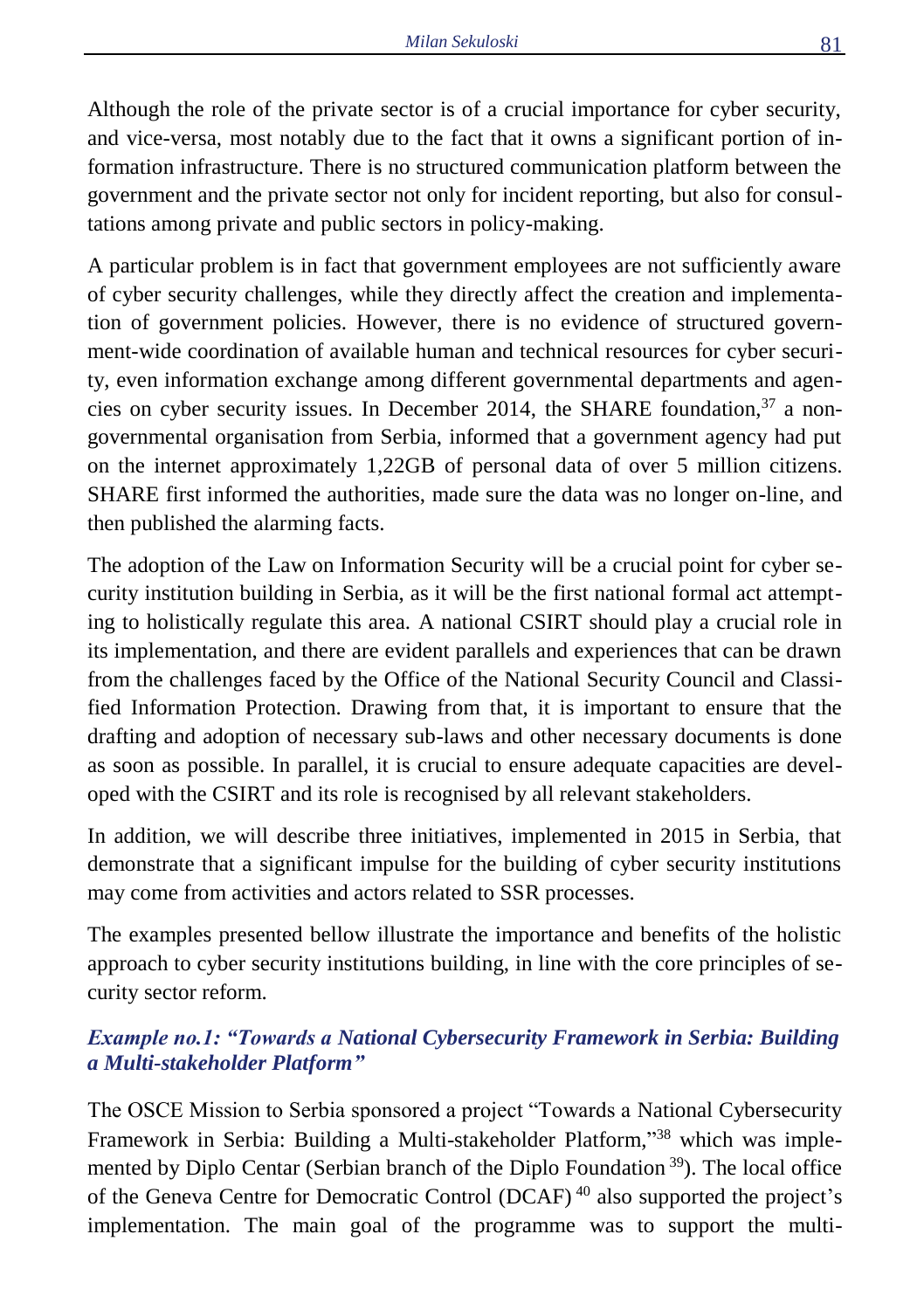stakeholder process of developing institutional mechanisms in Serbia for addressing the risks emerging from cyberspace.

In a series of activities from March to June 2015, the project aimed and succeeded at gathering all relevant national stakeholders from the public and private sectors and facilitating a debate that should support the advancement of the national cyber security framework.<sup>41</sup>

What was unique about this endeavour was that it has achieved to, for the first time, gather into one forum relevant representatives of all security sector institutions (police, military, and intelligence), governmental institutions, agencies in charge of information society (telecommunications, privacy protection, etc.), private sector (telecoms, internet service providers, banks, major ICT companies), academia and nongovernmental organisations. As testified by participants in the project, this was the first time they have met the majority of participants (even if both were working for different departments of the government).

This would not have been possible if three organisations, aware of the importance of the multi-stakeholder approach, did not join forces in identifying relevant organisations and ensuring their participation. Diplo Foundation invested its reputation and experience from activities in the area of internet governance, while OSCE and DCAF used their experience and good reputation from supporting SSR processes in Serbia for over a decade. Each partner was, in a way, an assurance factor to all invited institutions that the project will lead to a meaningful reform effort.

Apart from the publication, a major output of the project has been the establishment of a network of professionals (maintained by DIPLO's online platform, and which can be expanded) which offers a solid base for competent debate about the future setup of the national cyber security institutions. The fact that the network fosters direct, informal relations among officials of various governmental departments also improves the horizontal communication among these institutions, a problem that has been recognised long ago in the SSR endeavours. In other words, the existence of this network may also indirectly support more efficient SSR.

The network already managed to provide constructive comments to the draft Law on Information Security. Its members also actively participated in the OSCE Chairmanship Event on Effective Strategies to Cyber/ICT Security Threats, held in Belgrade on 29 and 30 October 2015.<sup>42</sup> The OSCE Mission to Serbia also used this network to support the development of the starting points for national strategic documents on cyber security in November 2015. This was done through simultaneously increasing network members' capacity through exchange with international experts, and work on formulation of inputs that can be used by institutions given the mandate to develop such strategic documents in the near future.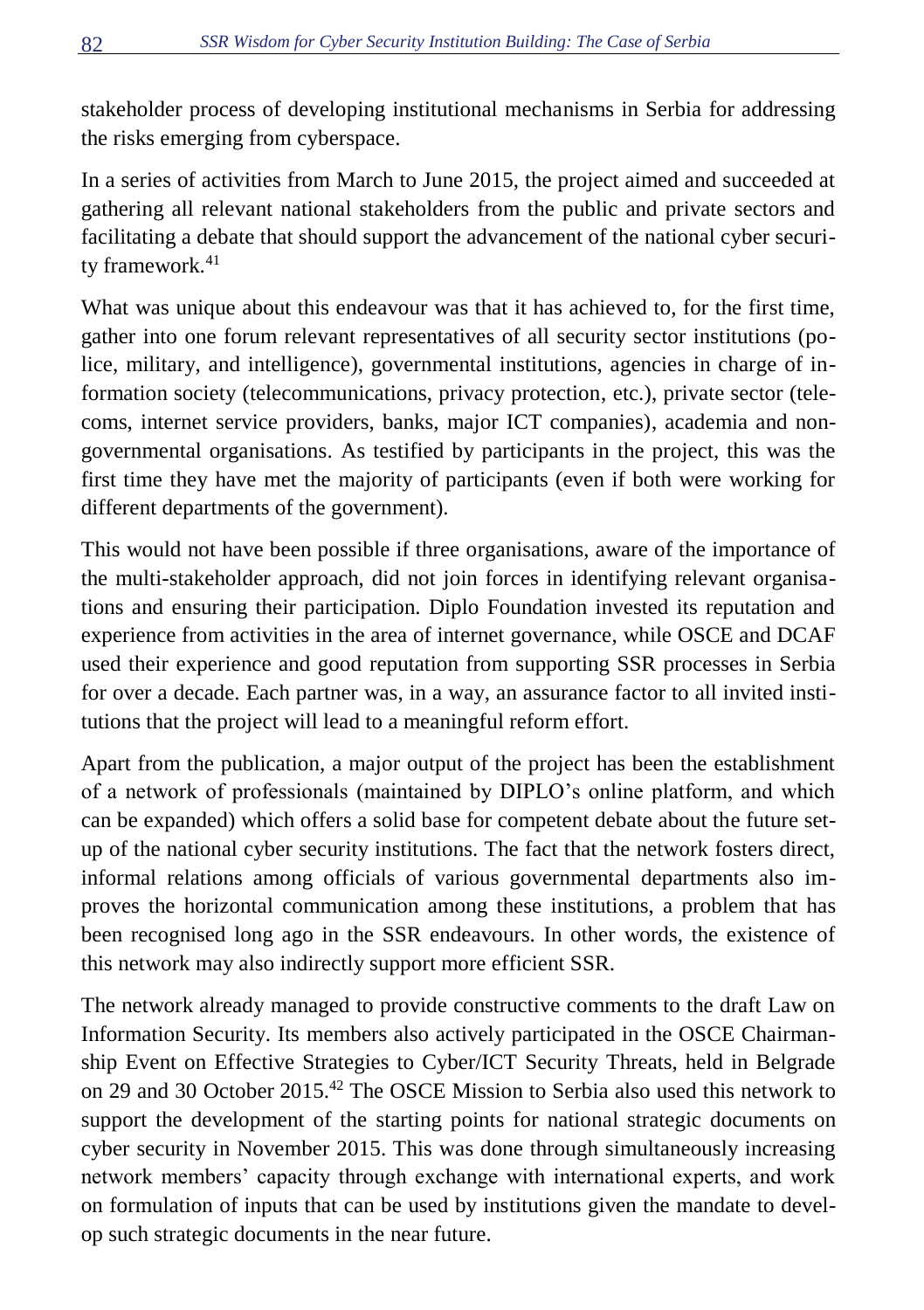By practicing a holistic approach to reforms, three organisations managed to provide a momentum that may underpin future cyber security institution building and SSR in Serbia.

### *Example no.2: Building Cyber Security Capacity in Serbia's Ministry of Interior*

Reforms at the Serbian Ministry of Interior and the police service address one of the first reform areas where international community started investing a lot of efforts and funds after the democratic changes in 2001. However, these efforts did not match neither donors' nor beneficiaries' expectations in terms of efficiency, strategic alignment and, consequently, sustainability of reform efforts.<sup>43</sup> This was partly due to the fact that the ministry employs over 45,000 persons nation-wide, and is one of the most complex parts of the government apparatus both in terms of size and tasks. But insufficient alignments of reform efforts on both donor and beneficiary side certainly have contributed to this.

In 2015, the ministry announced that it will, in line with its ICT development strategy and action plan, revisit and upgrade its cyber security policies and functions. Concretely, formation of a unit designated to information security (Information Security Department, or ISD), and ministry's cyber security incidents response team ("MUP CSIRT").<sup>44</sup>

This is a very important development, also linked to the EU integration processes. Namely, Serbian Government's Action Plan for the chapter 24 of EU membership negotiations (AP 24) calls for the development of a safe platform for communicating between law enforcement bodies, that will provide more efficient coordination and collaboration of all the authorities responsible for the effective operation in the fight against organized and other forms of crime. This requires the adjustments to the normative framework and development of ICT infrastructure that ensures a high degree of availability and security. To achieve this, it is necessary to plan and implement extra resources for the purpose of reaching the appropriate standards applicable to the management of critical information infrastructures in the EU.

Having in mind that the ministry's ICT development strategy is supported by a project funded by Sweden,<sup>45</sup> and that the donor community normally supports the priorities expressed through the government's strategic documents, such as the AP 24, it can be realistically expected that donor support for capacity building of ISD and MUP CSIRT will be provided.

Experience from the security sector reform processes in Serbia so far can lead us to forming several valuable recommendations that would significantly increase the effectiveness of these capacity building efforts. Recognising this, the Ministry has requested and received the assistance of DCAF—as an organisation specialised in se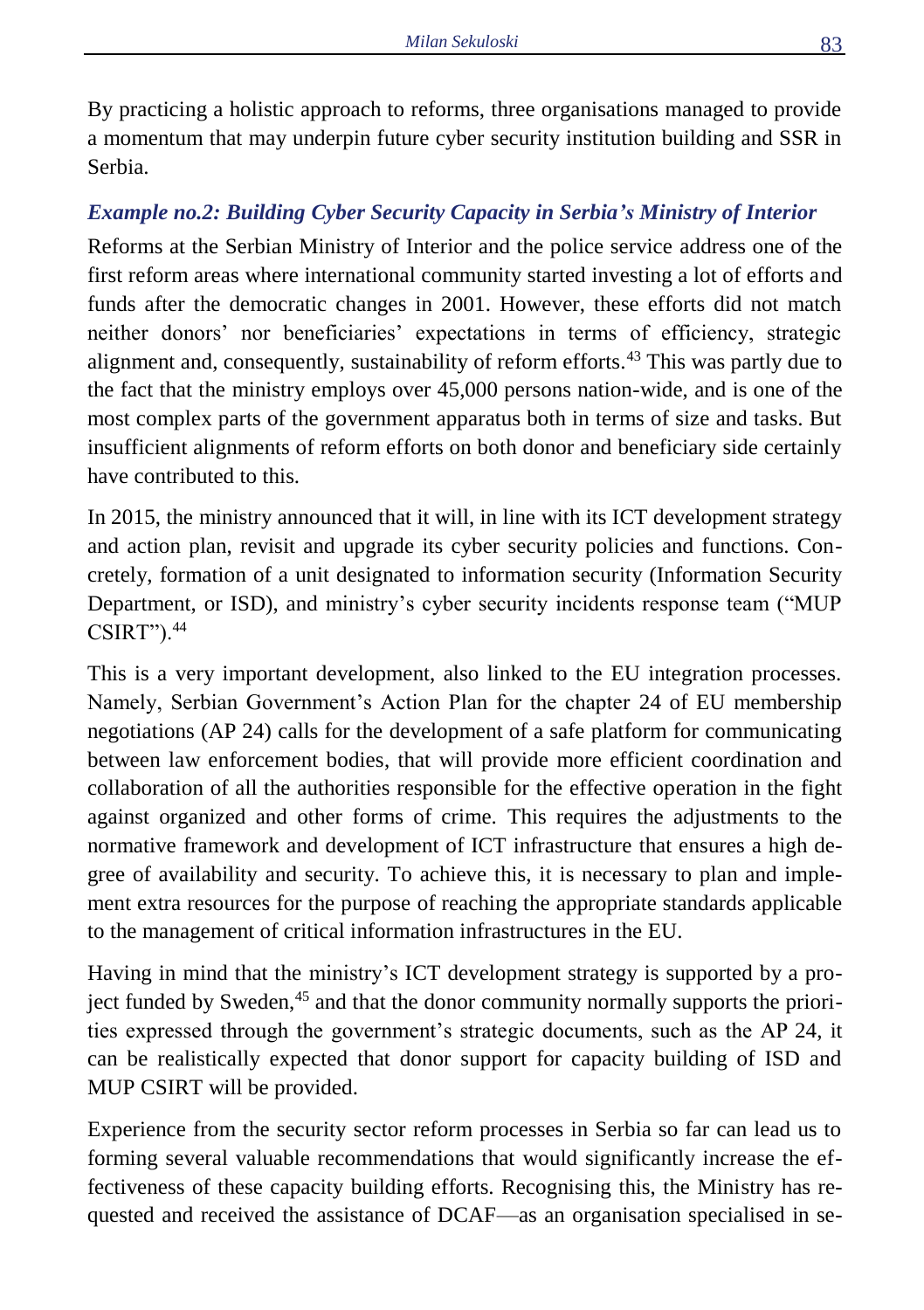curity sector reform—to produce holistic and sustainable capacity building program for these bodies.

The proposed program encapsulates and supports the most significant reforms processes in the ministry – most notably, the reform of the human resource management system (HRM), an area in which DCAF already supported the ministry.<sup>46</sup> This approach is beneficial both for the HRM reform, as it provides example of efficient use of new procedures and structures, as it is for the cyber security capacity building: it sets preconditions for adequate staff selection and retention for new units.

Moreover, DCAF's multi-stakeholder approach to SSR offers a good basis for developing (and implementing, if it comes to that) reform initiative that will foster good cross departmental and cross sectoral (public-private-civil) communications. Last but not least, by teaming up with an organisation whose mission is to promote democratic governance and accountability in the security sector, the ministry demonstrates its readiness to ensure a transparent and accountable capacity building process.

Creating synergies with SSR processes and actors promoting accountability can positively influence the efficiency of capacity building efforts for the institutions in charge of cyber security.

# *Example no.3: Public Hearing on Cyber Security in the Serbian Parliament*

On 10 September 2015, Serbian Parliament's Defence and Internal Affairs Committee (DIAC), with DCAF's support, organised a public hearing dedicated to cyber security in Serbia.<sup>47</sup>

Holding a public hearing is a form of DIAC's oversight activity, open to all interested MPs and the public. It is not often used by the parliament, particularly by committees in charge of security related issues. In line with its mandate, DCAF supported this activity of DIAC through provision of expert advice and speakers for the purpose of promoting transparency and good governance of the security sector.

The objective of this hearing was to inform the participants on the specifics of the cyber security threats in Serbia and the significance of cyber security for the overall security in the country, to deliberate on the Government's policies and efforts to ensure cyber security for the economy and the citizens, as well as consider the National Assembly's potential role in the development of policies in the field.<sup>30</sup>

The Parliament invited representatives of relevant ministries to attend and testify, alongside national and international experts. Representatives of relevant NGOs and academic institutions, alongside private sector, were invited as well, and the event was publicly broadcast on Parliament's website. The event gathered close to 100 par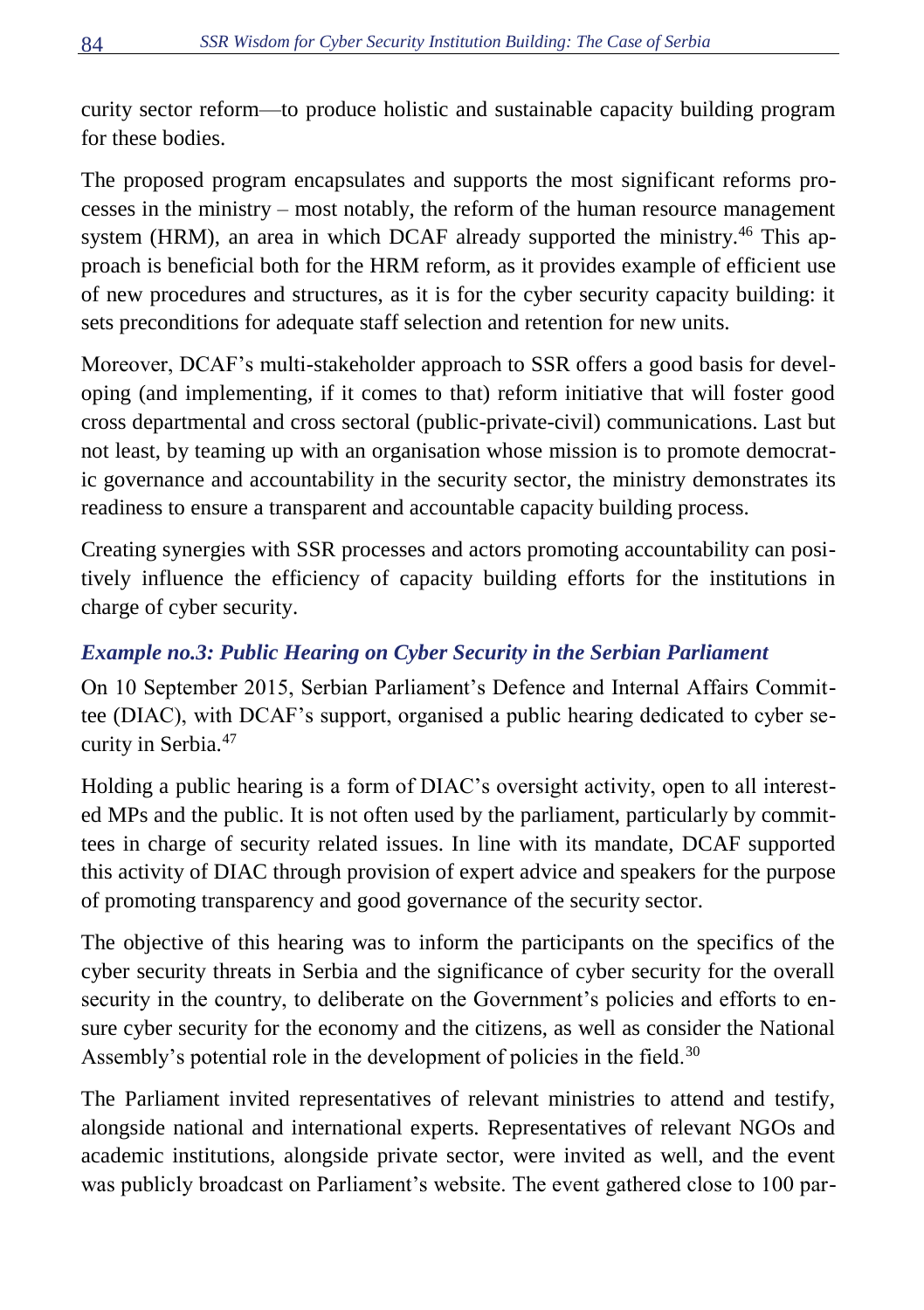ticipants in the Parliament's building, and drew significant attention on social networks.

DIAC Chairwoman, Ms Marija Obradovic, MP, stated that the event was marked by the same keywords, same conclusions and same messages, that there have been no discordant notes no matter what country or sector the speakers came from. She invited participants to continue communicating with MPs and to support them in efforts to be actively engaged in the building of cyber security system in Serbia through their legislative and oversight activities.

The Parliament helped put cyber security in public focus and offered support to its efficient development. At the same time, DIAC was exercising the use of an oversight tool that can gather most diverse groups and increase transparency and accountability of security sector institutions.

Although the impulse for the organisation of the hearing came from DIAC's Chairwoman, Ms. Marija Obradovic, the complexity of the topic, as well as the wide range of interlocutors for such an event, makes it not too likely that the parliament would have organised the event without external support (DCAF in this case). Several months of preparations for this event clearly demonstrate that the longer-term planning on parliament's side need to be coupled with longer-term external support for such event to be successfully organised and achieve its results.

Nonetheless, the very fact that the parliamentary hearing on cyber security took place, and that it drew the public and political attention it did, is a strong impulse for encouraging national governmental and civil society actors engaged in both institution building and raising awareness in Serbian society. DIAC has positioned itself as a relevant national forum for future discussion on this topic, and may draw from the contacts and expertise obtained at the event when discussing security policies and legislation in its domain. It has also set the example of efficient usage of public hearings as proactive tool of the parliament to other committees. Last but not least, MPs and parliamentary staffers that have increased their understanding of the topic may more efficiently follow relevant national and international developments and debates.

Again, a synergy between SSR and cyber security institution building was achieved, benefiting both processes.

# **Conclusion**

The concept of security has evolved and now encompasses a much wider array of actors than traditionally sought. In parallel, it has been observed through various dimensions, leading to the understanding that the principles of effectiveness and accountability must both be observed in order to consider a security sector as democrat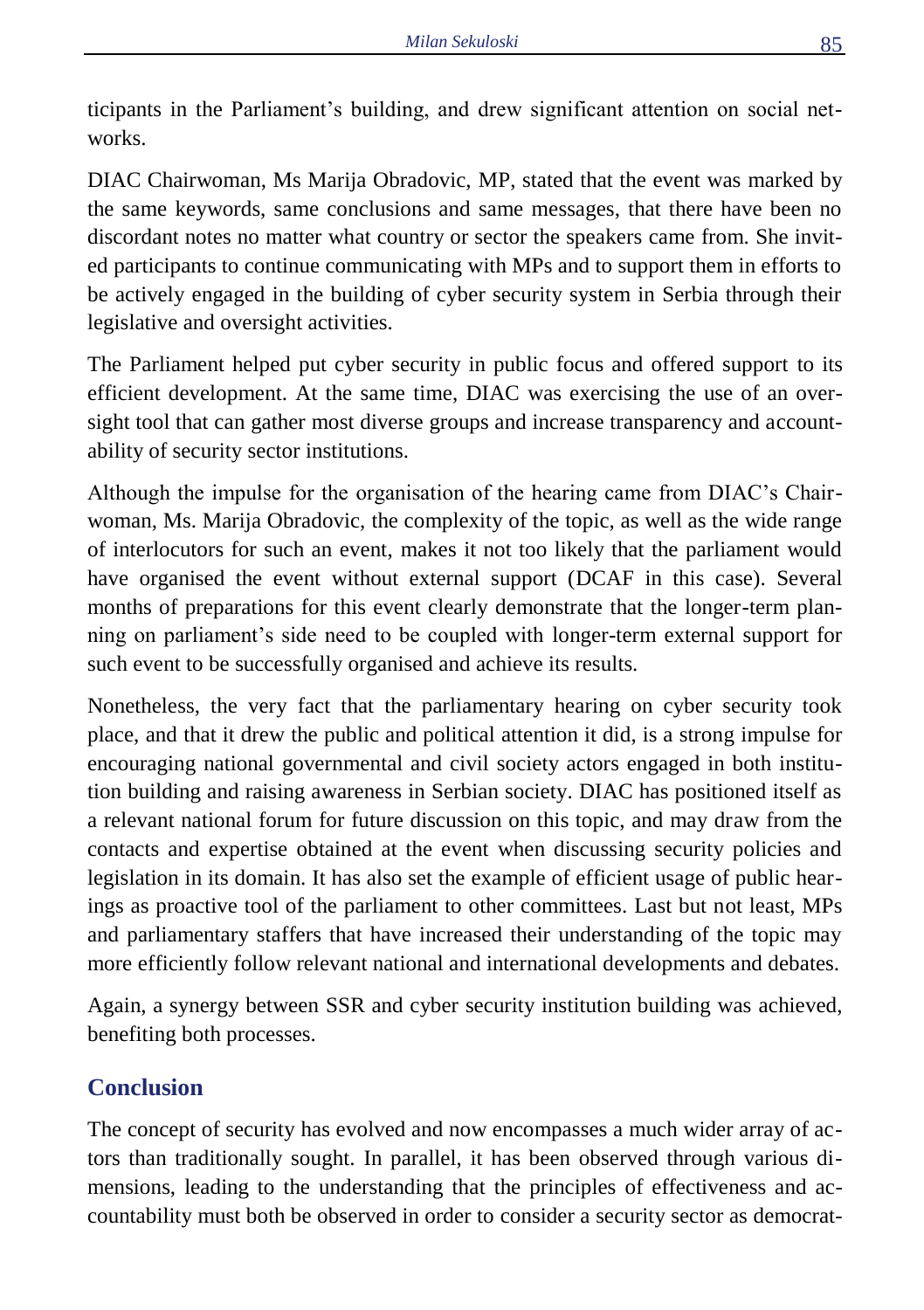ically governed. This is equally valid for the newest dimension of security – security in cyberspace.

Drawing from the understanding that the SSR represents a practically and internationally recognised method of achieving good/democratic governance of the security sector, we have highlighted several features of the SSR that correspond to the challenges that the processes of cyber security institutions building and policy making are facing, including:

- 1. Necessity of holistic approach that acknowledges various actors on security service provision, as well as beneficiaries (i.e. the multi-stakeholder approach);
- 2. Requirement of a wide range of skills and specific, not widely accessible knowledge;
- 3. Need for secrecy, as opposed to accountability and privacy;
- 4. Scarce resources for reform projects that will not grow;
- 5. Evident need for increased effectiveness and accountability.

The examples from Serbia's experience in 2015 demonstrate that practicing a holistic approach to cyber security institution building, by creating synergies with SSR processes and actors promoting accountability, one can the multiply positive effects for both processes.

The parallel drawn with the challenges the Serbian Office of the National Security Council and Classified Information Protection has been facing since its establishment demonstrates that the set-up of new cyber security institutions, whose task would be to coordinate various stakeholders and national processes (a national CSIRT or a similar body), need to pay attention to two sets of potential problems:

- 1.Problems deriving from incomplete regulatory framework to avoid this, legislation should be as complete and comprehensive as possible from the onset, or the process of producing necessary lower-level legislation needs to be launched as soon as feasible;
- 2.Problems diverging from the practice of public administration work insufficient human resources for implementation of respective laws, absence of wide and permanent education/lack of awareness, unpreparedness of some authorities for the implementation of the Law and similar. These challenges should be mitigated by the application of appropriate policies that, in the long run, can be only beneficial to the overall governance reforms.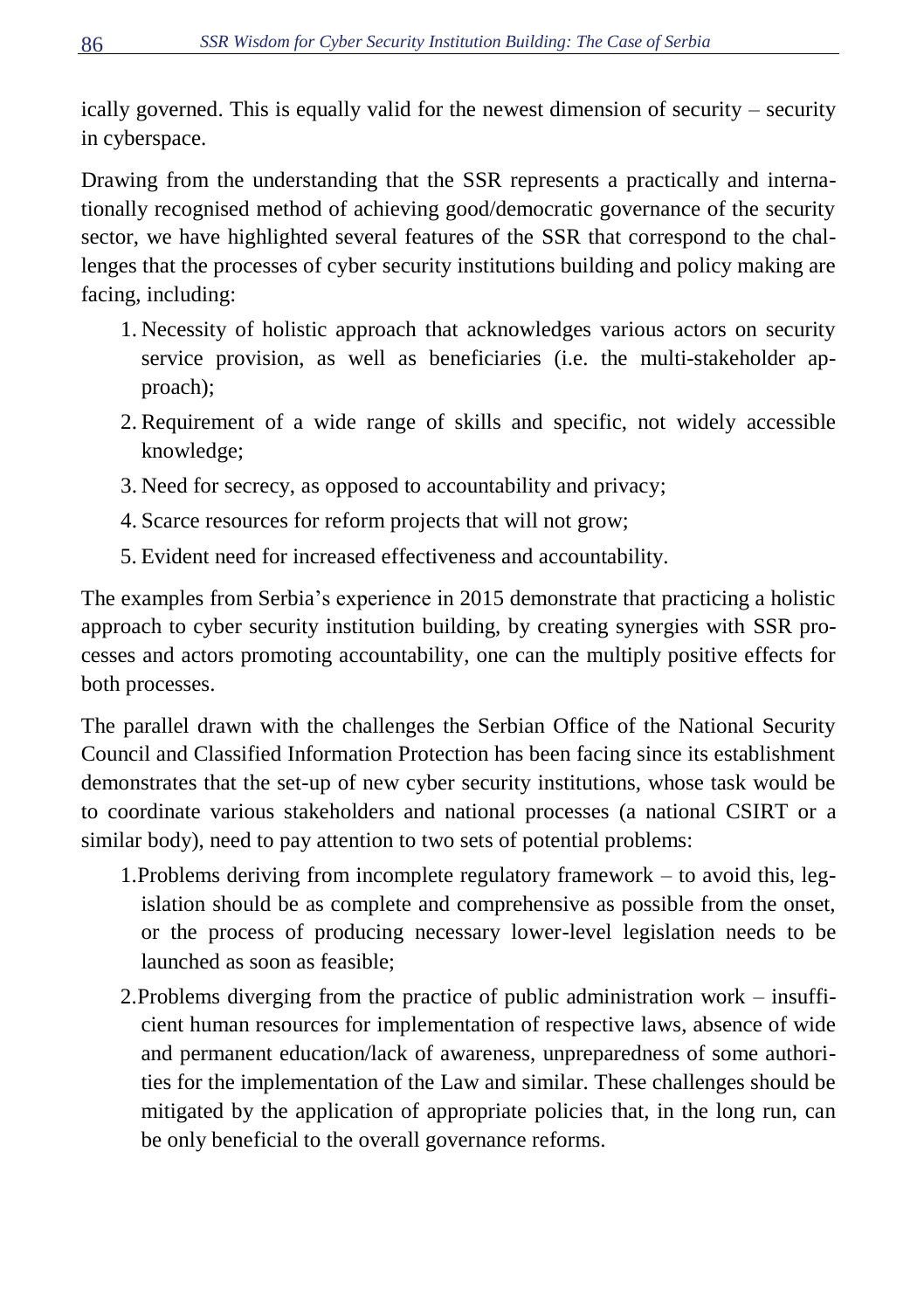The examples of initiatives implemented in Serbia during 2015, presented in this article, illustrate the importance and benefits of the holistic approach to cyber security institutions building in line with the core principles of SSR.

The OSCE Mission to Serbia-sponsored project "Towards a National Cybersecurity Framework in Serbia: Building a Multi-stakeholder Platform" demonstrates the importance of synergies and holistic, multi-stakeholder approach, for effective building of functional cross-sectoral networks that can contribute towards building the national cyber security capacity.

The cyber security capacity building initiative of the Serbian Ministry of Interior speaks of how SSR processes and actors promoting accountability can positively influence the efficiency of cyber security capacity building efforts.

The third example, the first ever public hearing on cyber security in the Serbian Parliament, illustrates that the parliament can be an effective starting point for a national debate on cyber security and a very efficient awareness raising tool. However, in the given context, adequate external assistance is crucial.

All given examples are demonstrating the interlinkage and mutual reinforcements between SSR and cyber security institution building processes, thus providing an argument for their close coordination or even integration in contexts similar to that in Serbia.

# **Notes:**

- <sup>1</sup> Stephen Goldsmith and William D. Eggers, *Governing by Network: The New Shape of the Public Sector* (Washington, D.C.: Brookings Institution Press, 2004).
- <sup>2</sup> Heiner Hänggi, "Making Sense of Security Governance," in *Challenges of Security Sector Governance*, ed. Heiner Hänggi and Theodor H. Winkler (Münster, Germany: Lit Verlag, 2003), 3-23.
- <sup>3</sup> *SSR in a nutshell: Manual for Introductory Training on Security Sector Reform* (Geneva: Geneva Centre for the Democratic Control of Armed Forces, The International Security Sector Advisory Team (ISSAT), 2012): 4, Figure 7, http://issat.dcaf.ch/content/download/ 2970/25352/file/ISSAT%20LEVEL%201%20TRAINING%20MANUAL%20-%20SSR% 20IN%20A%20NUTSHELL%20-%205.3.pdf, accessed October 24, 2015.
- <sup>4</sup> *The United Nations SSR Perspective* (New York: United Nations, Department of Peacekeeping Operations, Office of Rule of Law and Security Institutions, Security Sector Reform Unit, 2012): 13, https://peacekeeping.un.org/sites/default/files/ssr\_perspective\_ 2012.pdf, accessed August 14, 2015.
- <sup>5</sup> Alan Bryden and Heiner Hänggi, eds., *Security Governance in Post-Conflict Peacebuilding* (Geneva: DCAF, 2005), https://www.dcaf.ch/sites/default/files/publications/documents/ YB2005.pdf, accessed November 30, 2015.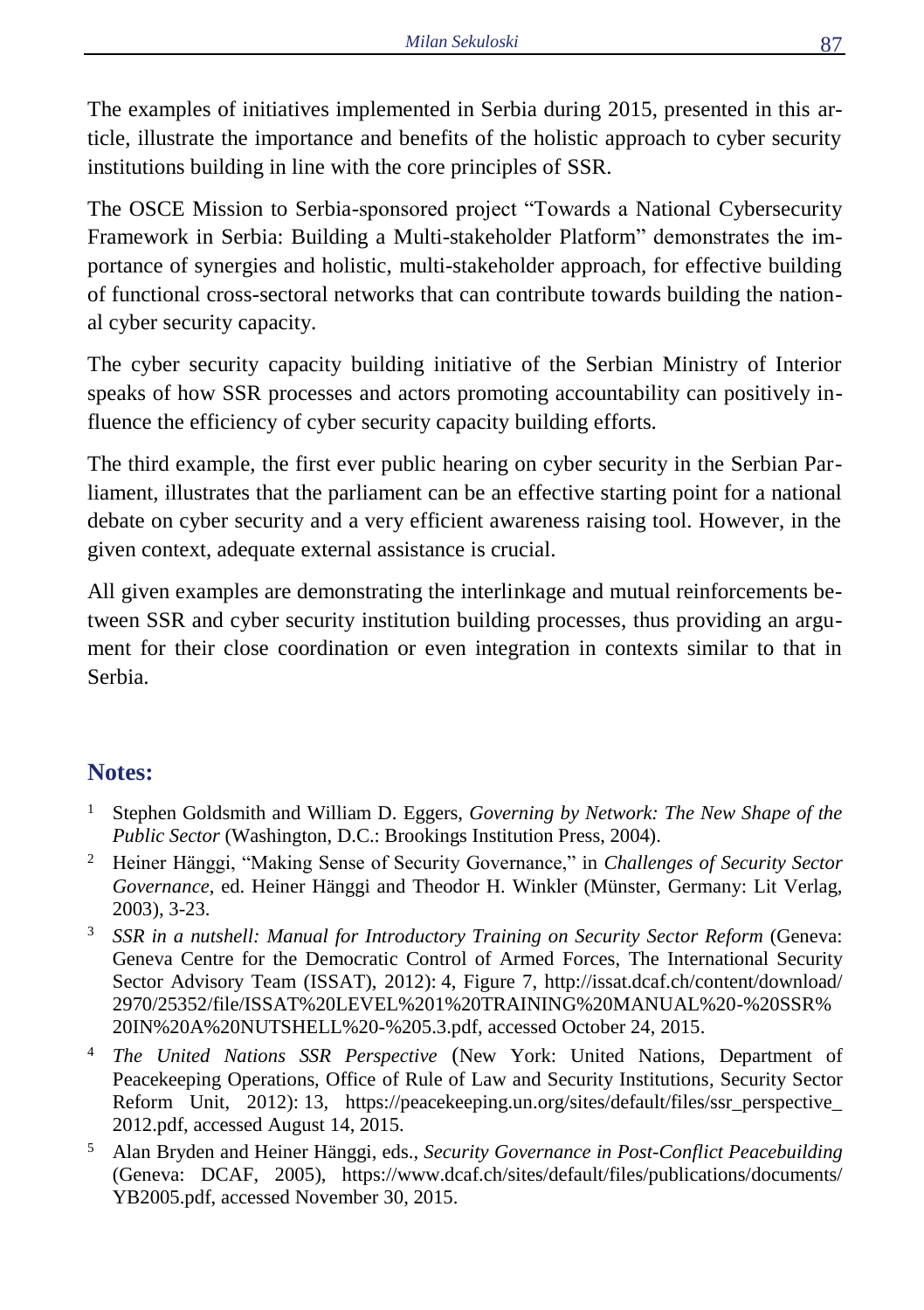- <sup>6</sup> P. W. Singer and Allan Friedman, *Cybersecurity and Cyberwar, What Everyone Needs to Know* (Oxford: Oxford University Press, 2014): 13.
- <sup>7</sup> Europe Internet Stats: Serbia, http://www.internetworldstats.com/europa2.htm#rs, accessed August 14, 2015.
- <sup>8</sup> OECD DAC handbook on security sector reform calls for holistic approach when devising reform policies. This is reflected in numerous other publications and development of organisations' policies.
- <sup>9</sup> "List of official definitions as per different countries' documents," NATO Cooperative Cyber Defence Centre of Excellence (CCDCOE) Tallinn, Estonia, https://ccdcoe.org/cyberdefinitions.html, accessed August 14, 2015.
- <sup>10</sup> "UNDP Working Definitions," UNDP, November 2015, https://popp.undp.org/SitePages/ POPPDefinitions.aspx.
- <sup>11</sup> Heiner Hänggi, "Conceptualising Security Sector Reform and Reconstruction," in *Reform and Reconstruction of the Security Sector*, ed. Alan Bryden (Münster: LIT Verlag, 2004): 3, http://52.10.59.203/documents/85097/87432/Conceptualizing+Security+Sector+Reform+ and+Reconstruction/9531f42c-0919-45d5-b51c-f6c2a090bb43?version=1.0.
- $12$  Benjamin S. Buckland, Fred Schreier, and Theodor H. Winkler, "Democratic Governance" Challenges of Cyber Security," *DCAF Horizon 2015 Working Paper* no. 1, https://www.dcaf.ch/sites/default/files/publications/documents/CyberPaper\_3.6.pdf.
- <sup>13</sup> Buckland, Schreier, and Winkler, "Democratic Governance Challenges of Cyber Security."
- 14 "Implementing SSR sector by sector," in *The OECD DAC Handbook on Security System Reform: Supporting Security and Justice*, Section 7 (Paris: OECD Publishing, 2007): 112- 113, https://doi.org/10.1787/9789264027862-9-en.
- <sup>15</sup> Hänggi, "Making Sense of Security Governance."
- <sup>16</sup> Hänggi, "Making Sense of Security Governance."
- <sup>17</sup> ENISA European Union Agency for Network Information Security, www.enisa.europa.eu.
- <sup>18</sup> National Cyber Security Strategies (NCSSs) Map, https://www.enisa.europa.eu/topics/ national-cyber-security-strategies/ncss-map, accessed August 14, 2015.
- <sup>19</sup> Map source, https://www.enisa.europa.eu/activities/Resilience-and-CIIP/national-cybersecurity-strategies-ncsss/national-cyber-security-strategies-in-the-world, accessed August 14, 2015.
- <sup>20</sup> Lilly Piinenburg Muller, "Cyber Security Capacity Building in Developing Countries: Challenges and Opportunities," Report no. 3 (Oslo: Norwegian Institute for International Affairs – NUPI, 2015).
- <sup>21</sup> David Burt, Aaron Kleiner, Paul Nicholas, and Kevin Sullivan, *Cyberspace 2025: Navigating the Future of Cybersecurity Policy* (Microsoft Corporation, 2014), https://cloudblogs.microsoft.com/microsoftsecure/2014/06/02/cyberspace-2025-todaysdecisions-tomorrows-terrain/, accessed April 7, 2015.
- <sup>22</sup> "Africa 2013: Cybercrime, Hacking and Malware," *IDG Connect*, June 24, 2013, https://www.idgconnect.com/idgconnect/analysis-review/1009430/africa-2013-cybercrime-hacking-malware, accessed June 18, 2016.
- <sup>23</sup> Timothy Edmunds, "Security Sector Reform: Concepts and Implementation," in *Sourcebook on Security Sector Reform*, ed. Philipp Fluri and Miroslav Hadzic (Belgrade: Goragraf, Geneva Centre for the Democratic Control of Armed Forces, and Centre for Civil-Military Relations – Belgrade, 2004), 50.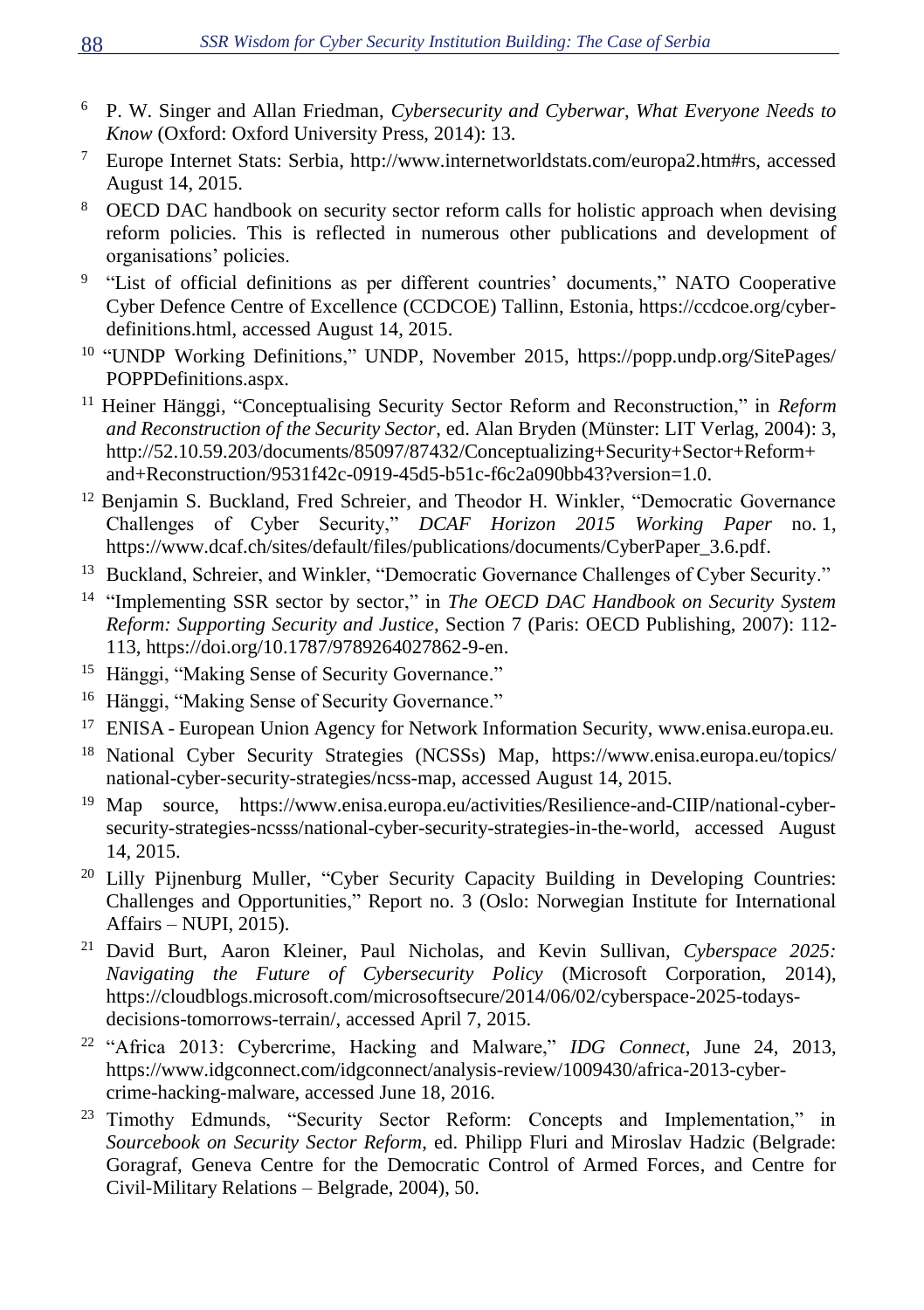- <sup>24</sup> "European Neighbourhood Policy and Enlargement Negotiations Serbia," European Commission, 2015, http://ec.europa.eu/enlargement/countries/detailed-country-information/ serbia/index\_en.htm, accessed 25 October 2015.
- <sup>25</sup> Edmunds, "Security Sector Reform: Concepts and Implementation."
- <sup>26</sup> European Commission, "Serbia: Progress Report," October 2014, http://ec.europa.eu/ enlargement/pdf/key\_documents/2014/20140108-serbia-progress-report\_en.pdf, accessed October 25, 2015.
- <sup>27</sup> Edmunds, "Security Sector Reform: Concepts and Implementation."
- <sup>28</sup> "Ljajić: U oktobru zakon o informacionoj bezbednosti," *Blic* (in Serbian language), http://www.blic.rs/vesti/drustvo/ljajic-u-oktobru-zakon-o-informacionoj-bezbednosti/ gf4n3p2, accessed September 23, 2015.
- <sup>29</sup> Council of Europe, "Convention on Cybercrime," Full list, ETS no. 185, 2004, https://www.coe.int/en/web/conventions/full-list/-/conventions/treaty/185, accessed October 25, 2015.
- 30 "Directive 2013/40/EU of the European Parliament and of the Council," *Official journal of the European Union*, 14 August 2013, http://eur-lex.europa.eu/LexUriServ/ LexUriServ.do?uri=OJ:L:2013:218:0008:0014:EN:PDF, accessed October 25, 2015.
- <sup>31</sup> Newly adopted Law on Information Security envisages the formation of national CSIRT with the national telecommunications regulatory body (RATEL); however, this body is not yet functional (August 2016). The Working Group for the development of national cyber security strategy has been established by the government following the adoption of the Law, but the results of their work (first draft strategic documents) are expected later in 2016.
- <sup>32</sup> "Strategy for Development of the Information Society in the Republic of Serbia till 2020," *The Official Gazette of Republic of Serbia*, no. 55/05, 71/05-correction, 101/07 and 65/08, (in Serbian language).
- <sup>33</sup> *National Security Strategy of the Republic of Serbia*, October 2009 (in Serbian language), http://www.kombeg.org.rs/Slike/CeBezbednost/statika/Strategija%20nacionalne%20bezbed nosti%20Republike%20Srbije.pdf.
- <sup>34</sup> Republic of Serbia, Office of the National Security Council and Classified Information Protection, http://www.nsa.gov.rs/eng/index.php.
- <sup>35</sup> NSA Serbia, Support to the National Security Council and the Coordination Bureau for Security Services, http://www.nsa.gov.rs/eng/savet-i-biro.php.
- <sup>36</sup> Sasa Gajin and Goran Matic, eds., *Primena zakona o tajnosti podataka* (OSCE Mission to Serbia, 2014).
- <sup>37</sup> SHARE Foundation, https://www.sharefoundation.info/sr/.
- <sup>38</sup> OSCE Mission to Serbia, http://www.osce.org/serbia.
- <sup>39</sup> Diplo Foundation, http://www.diplomacy.edu/.
- <sup>40</sup> Geneva Centre for the Democratic Control of Armed Forces (DCAF), http://www.dcaf.ch/.
- <sup>41</sup> A publication presenting project results is available at http://issuu.com/diplo/docs/ ka\_nacionalnom\_okviru\_za\_sajber-bez, accessed October 25, 2015, Information about the final event is available at http://www.osce.org/serbia/165066.
- 42 "OSCE Chairmanship Event on Effective Strategies to Cyber/ICT Security Threats," Belgrade, Serbia, https://www.osce.org/cio/194421, accessed October 29, 2015.